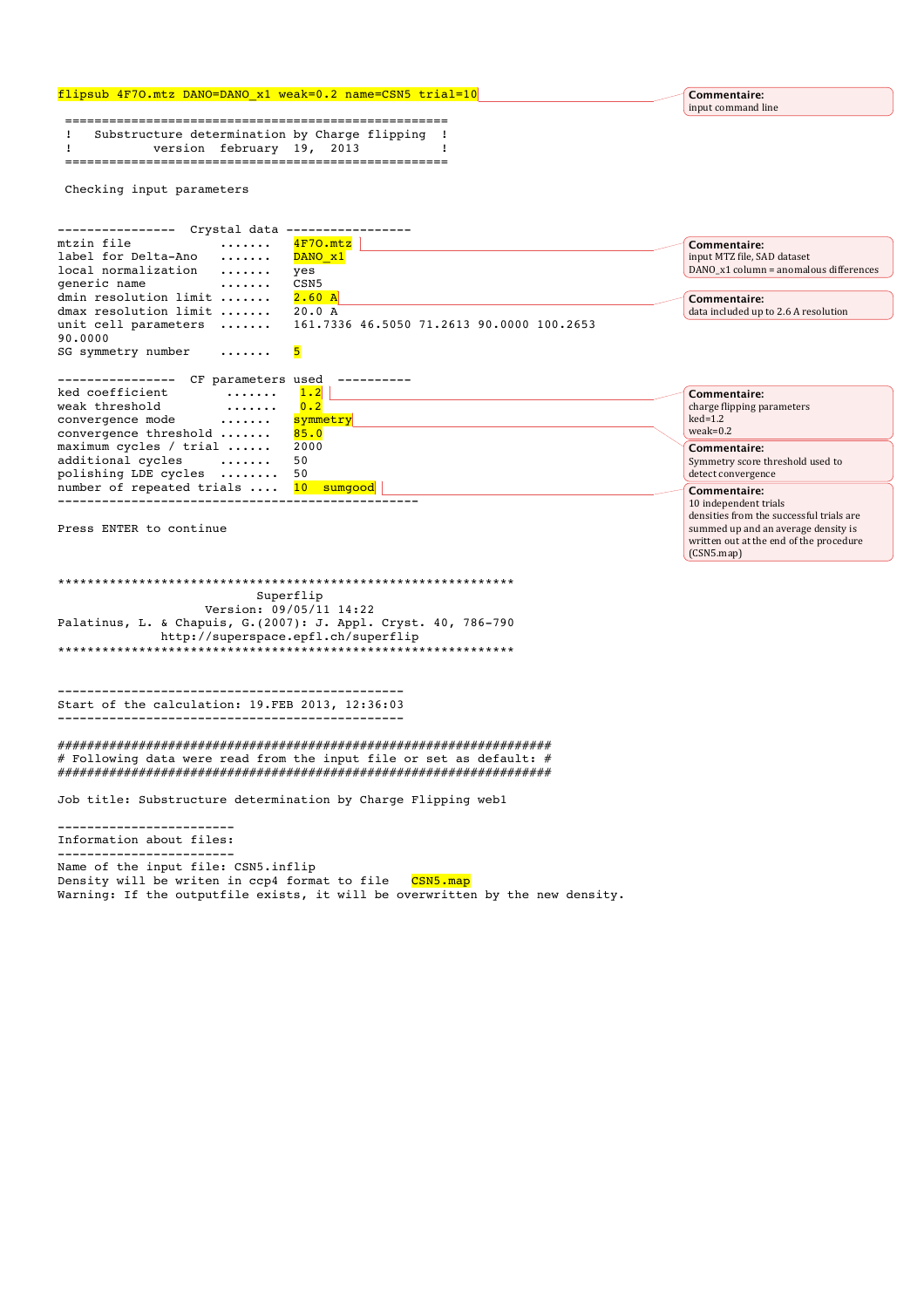Logfile will contain only basic information about the calculation. Logfile will contain information about the data coverage. ----------------------------- Crystallographic information: ----------------------------- Superspace dimension: 3 Dimension of the physical space:  $3 \text{ hirect}$  call parameters.  $161.734$ Direct cell parameters: 161.734 46.505 71.261 90.000 100.265 90.00 Volume: 527406.8 Reciprocal cell parameters: 0.006 0.022 0.014 90.000 79.735<br>90.00 Volume: 0.0 90.00 Volume: 0.0 2 symmetry operations found, their list follows:  $\begin{array}{cccccccc} 1: & & 1 & & 0 & & 0 & & 0.0000 & & 2: & -1 & & 0 & & 0 & & 0.0000 \\ & & 0 & & 1 & & 0 & & 0.0000 & & & & 0 & & 1 & & 0 & & 0.0000 \\ & & & 0 & & 1 & & 0.0000 & & & & & 0 & & 0 & -1 & & 0.0000 \end{array}$  0 1 0 0.0000 0 1 0 0.0000 0 0 1 0.0000 0 0 -1 0.0000 The structure is non-centrosymmetric. The symmetry operations are to be combined with the following centering vectors:<br>0.0000 0.0000 0.0000  $0.\overline{0000}$   $0.\overline{0000}$   $0.\overline{0000}$   $0.5000$   $0.0000$  0.5000 0.5000 0.0000 -------------------------- Settings of the algorithm: -------------------------- Number of voxels: 120 36 60 Total: 259200 Number of voxels for polishing: 180 54 81 Total: 787320 The density modification method will be charge flipping. Delta:  $\frac{1.200}{}$  Static delta will be used: pixels with density below 1.200\*sigma(map) will be flipped in each cycle. The iteration will be stopped when the convergence is detected or after 2000 cycles. After the detection of convergence 50 cycles of iteration will be added. After the regular iteration 50 cycles of "density polishing" will be applied. The random number generator will be initialized automatically. The whole calculation will be repeated 10times. 10 densities with the best R-value will be saved with the names bestXX\_YYYY, where XX is the serial number and YYYY is the name of the output density given by user. Random initial phases will be assigned to the structure factors. Isotropic Debye-Waller factor: 0.000 Proportion of reflections to be treated as weak:  $0.200$ Only reflections with  $d >$  2.60 and  $d <$  20.00 will be used.<br>All reflections with  $d >$  3.38 not present in the input data s 3.38 not present in the input data set will be treated a missing. The normalized amplitudes of the missing reflections will be constrained to less than 4.0. The resulting density will be shifted and averaged according to the symmetry operations given above. Following symmetry operations will be used to locate the origin of symmetry: 2 ################################## # Information about reflections: # **Commentaire: input ked parameter Commentaire:**  maximum number of cycles per trial **Commentaire:**  input weak parameter

##################################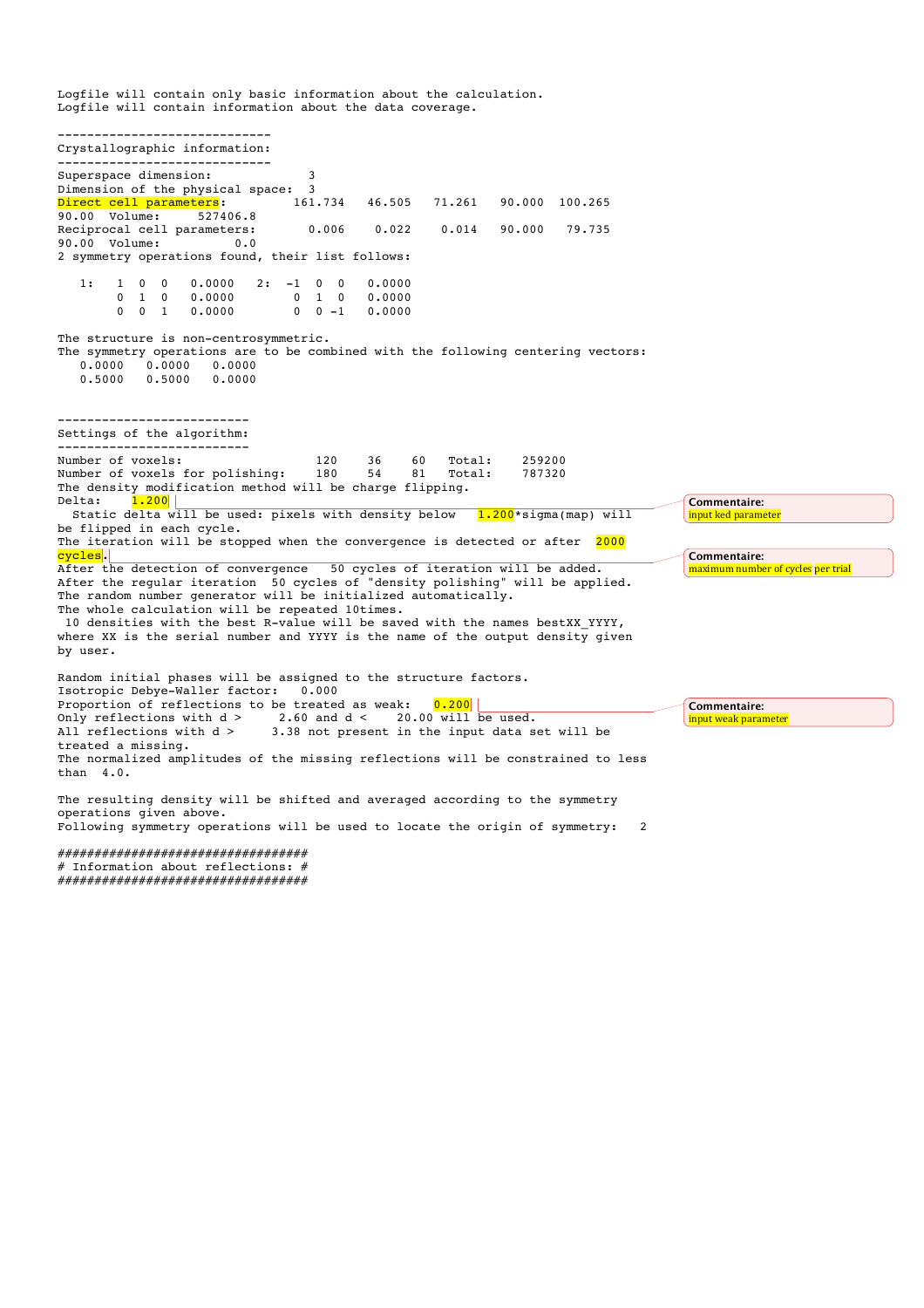Number of reflections in the input file: 13903 Maximum indices in expanded reflection set: 58 16 26

Number of reflections treated as missing: 1245

---------------- F\*\*2 statistics:

----------------

| SHELL |                | RESOLUTION<br>NO OF REFLS |       | MEAN DSTAR^3 | MEAN F^2 | SMOOTHED F^2 |
|-------|----------------|---------------------------|-------|--------------|----------|--------------|
|       | 1              | 384                       | 10.21 | 0.000535     | 5734.    | 4503.        |
|       | 2              | 386                       | 8.30  | 0.001346     | 3496.    | 3987.        |
|       | 3              | 378                       | 7.31  | 0.002157     | 2894.    | 2730.        |
|       | 4              | 386                       | 6.67  | 0.002968     | 1746.    | 2162.        |
|       | 5              | 420                       | 6.21  | 0.003778     | 1985.    | 1814.        |
|       | 6              | 388                       | 5.85  | 0.004589     | 1655.    | 1887.        |
|       | $\overline{7}$ | 410                       | 5.56  | 0.005400     | 2097.    | 1908.        |
|       | 8              | 414                       | 5.33  | 0.006211     | 1910.    | 1798.        |
|       | 9              | 422                       | 5.13  | 0.007022     | 1351.    | 1560.        |
|       | 10             | 418                       | 4.95  | 0.007833     | 1489.    | 1407.        |
|       | 11             | 416                       | 4.80  | 0.008644     | 1353.    | 1288.        |
|       | .              |                           |       |              |          |              |
|       | 12             | 392                       | 4.66  | 0.009455     | 1000.    | 1167.        |
|       | 54             | 410                       | 2.83  | 0.043514     | 450.     | 515.         |
|       | 55             | 436                       | 2.82  | 0.044325     | 567.     | 533.         |
|       | 56             | 414                       | 2.80  | 0.045135     | 570.     | 547.         |
|       | 57             | 416                       | 2.78  | 0.045946     | 497.     | 514.         |
|       | 58             | 386                       | 2.77  | 0.046757     | 482.     | 479.         |
|       | 59             | 364                       | 2.75  | 0.047568     | 458.     | 480.         |
|       | 60             | 338                       | 2.74  | 0.048379     | 508.     | 476.         |
|       | 61             | 316                       | 2.72  | 0.049190     | 453.     | 459.         |
|       | 62             | 368                       | 2.71  | 0.050001     | 419.     | 448.         |
|       | 63             | 346                       | 2.69  | 0.050812     | 481.     | 480.         |
|       | 64             | 278                       | 2.68  | 0.051623     | 542.     | 491.         |
|       | 65             | 274                       | 2.66  | 0.052434     | 435.     | 457.         |
|       | 66             | 342                       | 2.65  | 0.053245     | 402.     | 426.         |
|       | 67             | 294                       | 2.64  | 0.054056     | 449.     | 457.         |
|       | 68             | 260                       | 2.63  | 0.054867     | 522.     | 473.         |
|       | 69             | 280                       | 2.61  | 0.055677     | 432.     | 489.         |
|       | 70             | 260                       | 2.60  | 0.056488     | 532.     | 477.         |
|       |                |                           |       |              |          |              |

----------------------------------------- E\*\*2 statistics from Karle normalization:

-----------------------------------------

| SHELL          | NO OF REFLS     | RESOLUTION | MEAN DSTAR^3 | MEAN E^2 |                                                                                 |
|----------------|-----------------|------------|--------------|----------|---------------------------------------------------------------------------------|
|                | 384             | 10.21      | 0.000535     | 1.281    |                                                                                 |
| $\overline{c}$ | 386             | 8.30       | 0.001346     | 0.894    |                                                                                 |
| 3              | 378             | 7.31       | 0.002157     | 1.037    |                                                                                 |
|                | 386             | 6.67       | 0.002968     | 0.799    |                                                                                 |
|                | 420             | 6.21       | 0.003778     | 1.081    |                                                                                 |
|                | 388             | 5.85       | 0.004589     | 0.879    |                                                                                 |
|                | 410             | 5.56       | 0.005400     | 1.104    |                                                                                 |
| 8              | 414             | 5.33       | 0.006211     | 1.066    |                                                                                 |
| 9              | 422             | 5.13       | 0.007022     | 0.864    |                                                                                 |
| 10             | 418             | 4.95       | 0.007833     | 1.062    |                                                                                 |
| 11             | 416             | 4.80       | 0.008644     | 1.056    |                                                                                 |
| 12             | 392             | 4.66       | 0.009455     | 0.851    |                                                                                 |
| 13             | 434             | 4.54       | 0.010266     | 1.037    |                                                                                 |
| .              |                 |            |              |          |                                                                                 |
| 61             | 316             | 2.72       | 0.049190     | 0.988    |                                                                                 |
| 62             | 368             | 2.71       | 0.050001     | 0.928    |                                                                                 |
| 63             | 346             | 2.69       | 0.050812     | 1.009    |                                                                                 |
| 64             | 278             | 2.68       | 0.051623     | 1.109    |                                                                                 |
| 65             | 274             | 2.66       | 0.052434     | 0.952    |                                                                                 |
| 66             | 342             | 2.65       | 0.053245     | 0.931    |                                                                                 |
| 67             | 294             | 2.64       | 0.054056     | 0.992    |                                                                                 |
| 68             | 260             | 2.63       | 0.054867     | 1.102    |                                                                                 |
| 69             | 280             | 2.61       | 0.055677     | 0.886    |                                                                                 |
| 70             | 260             | 2.60       | 0.056488     | 1.118    |                                                                                 |
|                | $E*2>_pseudo =$ | 1.000      |              |          | <b>Commentaire:</b> end of normalization step:<br>locally normalized IEL values |

locally normalized  $|E|$  values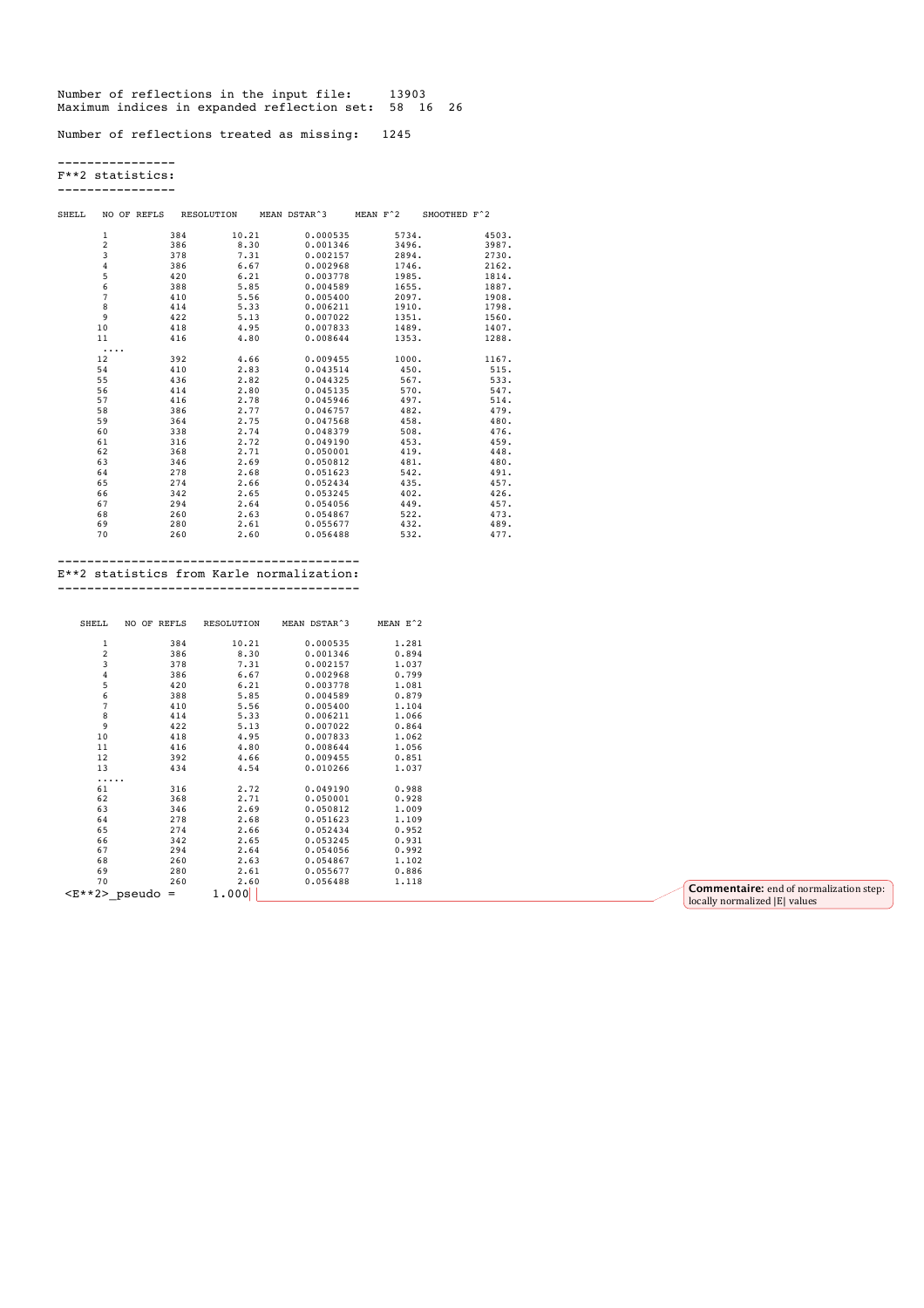|  |  | Coverage statistics of the expanded reflections by shells: |  |
|--|--|------------------------------------------------------------|--|

| Resolution $(sin(th)/l)$ : | 0.050  | 0.100 | 0.150 | 0.192 |
|----------------------------|--------|-------|-------|-------|
| Resolution (d min):        | 10.000 | 5,000 | 3.333 | 2.600 |
| Obs. refl. in shell:       | 412    | 3510  | 9922  | 14256 |
| Total refl. in shell:      | 574    | 3936  | 10613 | 16644 |
| Coverage in shell:         | 71.8%  | 89.2% | 93.5% | 85.7% |
| Commulative coverage:      | 71.8%  | 87.0% | 91.5% | 88.5% |

#### ############# # Iteration # ..<br>##############

|              | Estimated delta: | 0.0004    |
|--------------|------------------|-----------|
| Random seed: |                  | 123604848 |

| Current k ed = |           | 1,20000 | $(absolute delta =$ |        | 0.00054 |               |        |         |
|----------------|-----------|---------|---------------------|--------|---------|---------------|--------|---------|
| 10             | R: 70.240 | Charge: | 79.96               | Peaks: | 1.00    | Svm:100.00    | Score: | ---     |
| 20             | R: 69.760 | Charge: | 78.73               | Peaks: | 1.16    | Svm:100.00    | Score: | ---     |
| 30             | R: 70.580 | Charge: | 77.41               | Peaks: | 1.27    | Svm:100.00    | Score: | $---$   |
| 40             | R: 70.327 | Charge: | 76.51               | Peaks: | 1.30    | Svm:100.00    | Score: | $- - -$ |
| 50             | R: 70.130 | Charge: | 76.57               | Peaks: | 1.47    | Sym: 98.12    | Score: | $---$   |
| 60             | R: 70.397 | Charge: | 75.93               | Peaks: | 1.45    | Sym: 98.12    | Score: | $- - -$ |
| 70             | R: 70.046 | Charge: | 76.00               | Peaks: | 1.49    | Sym: 98.12    | Score: | $---$   |
| 80             | R: 70.055 | Charge: | 75.56               | Peaks: | 1.53    | Sym: 98.12    | Score: | $- - -$ |
| 90             | R: 70.090 | Charge: | 76.12               | Peaks: | 1.48    | Sym: 98.12    | Score: | $---$   |
| 100            | R: 70.312 | Charge: | 75.52               | Peaks: | 1.56    | Sym: 97.76    | Score: | $- - -$ |
| 200            | R: 70.466 | Charge: | 75.26               | Peaks: | 1.73    | Sym: 96.54    | Score: | $---$   |
| 300            | R: 70.760 | Charge: | 74.90               | Peaks: | 1.72    | Sym: 96.23    | Score: | $---$   |
| 400            | R: 71.235 | Charge: | 74.18               | Peaks: | 2.01    | 90.19<br>Sym: | Score: | $---$   |
| 500            | R: 70.387 | Charge: | 71.52               | Peaks: | 2.54    | 81.14<br>Sym: | Score: | ---     |

Calculation successfully converged after 550 cycles. Last iteration record:<br>550 R: 71.020 Charge:

|  | Last iteration record: |                                        |                   |              |                              |        |     |
|--|------------------------|----------------------------------------|-------------------|--------------|------------------------------|--------|-----|
|  |                        | 550 R: 71.020 Charge:                  |                   |              | 71.15 Peaks: 2.74 Sym: 81.14 | Score: | $-$ |
|  |                        |                                        |                   |              |                              |        |     |
|  |                        | 50 cycles of noise suppression follow: |                   |              |                              |        |     |
|  |                        | 10 R: 53.772 Charge:                   | 0.00              | Peaks: 9.36  |                              |        |     |
|  |                        | 20 R: 53.871 Charge:                   | 0.00 Peaks: 10.94 |              |                              |        |     |
|  |                        | 30 R: 53.939 Charge:                   | 0.00              | Peaks: 11.55 |                              |        |     |
|  |                        | 40 R: 54.055 Charge:                   | 0.00              | Peaks: 11.85 |                              |        |     |
|  |                        | 50 R: 54.209 Charge:                   | 0.00              | Peaks: 12.04 |                              |        |     |
|  |                        |                                        |                   |              |                              |        |     |

#### ##################################### # Checking the density for symmetry # #####################################

Centering vectors: 0.000 0.000 0.000 0.500 0.500 0.000

Symmetry operations compatible with the lattice and centering:

|              |       | Symmetry operation |            |        | agreement factor               |
|--------------|-------|--------------------|------------|--------|--------------------------------|
| $2(0,1,0)$ : | $-x1$ | x2                 | $-x3$      | 9.583  | xxxxxxxxxxxxxxxxxxxxxxxxxxxxxx |
| $m(0,1,0)$ : | хl    | $-x2$              | x3         | 77.903 | XXXXXXX                        |
| $-1:$        | -x1   | $-x2$              | $-x3$      | 80.268 | XXXXX                          |
| $c(0,1,0)$ : | x1    | $-x2$              | $1/2 + x3$ | 96.783 | XX                             |

**Commentaire:** control on the quality of the map obtained by CF: the symmetry is derived from theP1 map (independent of the input SG symmetry information).

**Commentaire:** 

onvergence detected Sym<85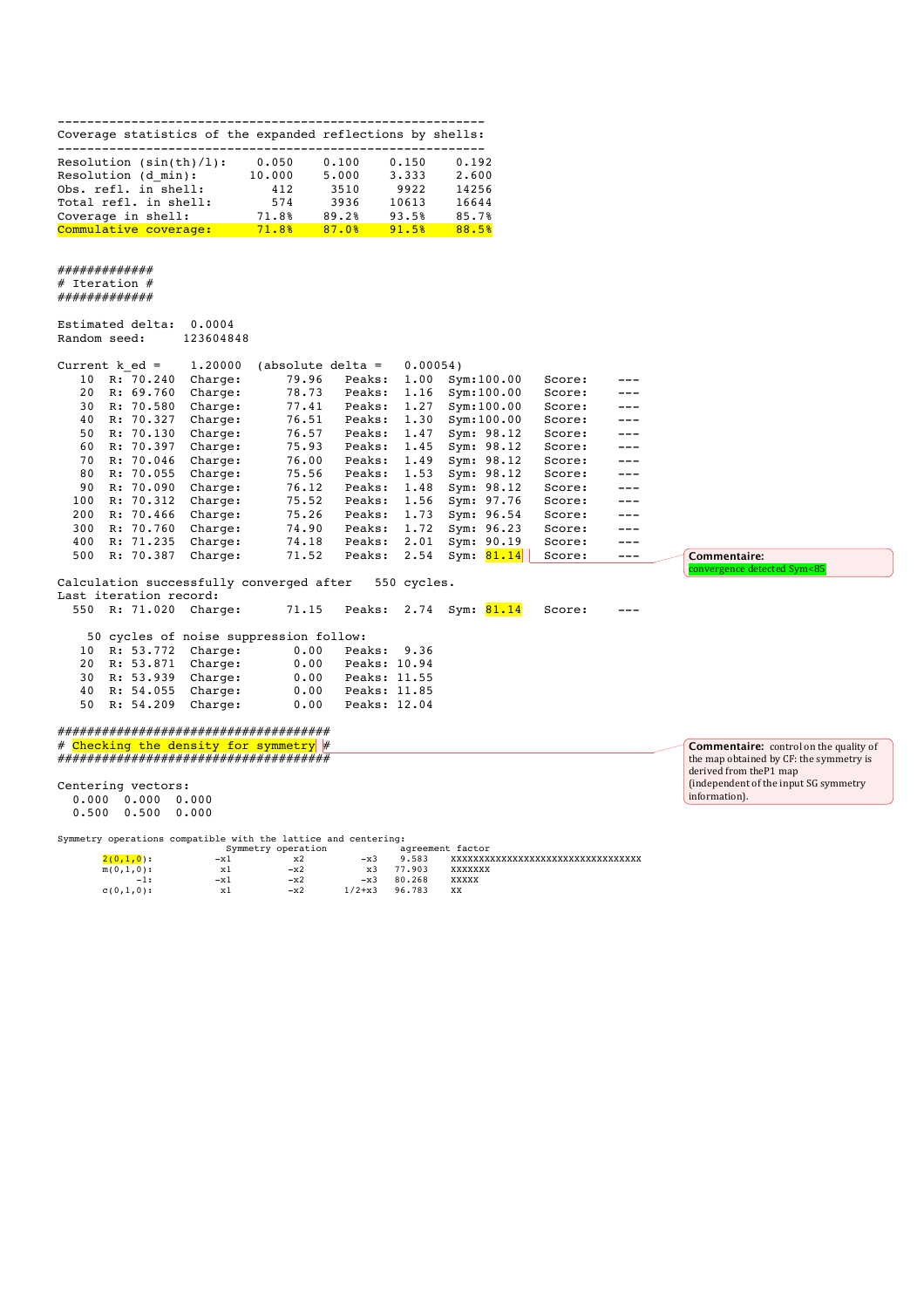------------------------------------------------- Space group derived from the symmetry operations: ------------------------------------------------- HM symbol: C2 Hall symbol: c 2y<br>Fingerprint: 3312  $33121060qW0 (0,0,0)$  Centering vectors: 0.000 0.000 0.000 0.500 0.500 0.000 Symmetry operations:<br>1: 1: x1 x2 x3  $2(0,1,0):$   $-x1$   $x2$   $-x3$ ############################################ # Search for the origin of the space group # ############################################ Position of the origin in the CF map: 0.7487 0.0000 0.5975 Agreement factors of individual generators: Number smb agreement<br>2 2 3 9.59 9.59 Overall agreement factor: 9.59 You can obtain more information about the reconstructed reflection phases by using 'expandedlog yes'. Properties of the saved densities: Nr. Run Rvalue Peaks Symm. Der.SG<br>1 1 54.21 12.04 9.59 C2  $1$  1 54.21 12.04 9.59 Current density added to the averaged density. Number of averaged densities: 1 Run number 1. Still 9 to go. ############# # Iteration # ############# Estimated delta: 0.0004 Random seed: 123620232 Current k\_ed = 1.20000 (absolute delta = 0.00054)<br>10 R: 70.309 Charge: 81.41 Peaks: 1.00 Sy 10 R: 70.309 Charge: 81.41 Peaks: 1.00 Sym:100.00 Score: ---<br>20 R: 69.730 Charge: 78.58 Peaks: 1.24 Sym:100.00 Score: --- 20 R: 69.730 Charge: 78.58 Peaks: 1.24 Sym:100.00 Score: --- 30 R: 70.074 Charge: 77.71 Peaks: 1.29 Sym:100.00 Score: --- 40 R: 69.931 Charge: 77.04 Peaks: 1.38 Sym:100.00 Score: --- 50 R: 70.080 Charge: 76.82 Peaks: 1.43 Sym: 98.36 Score: --- 60 R: 70.342 Charge: 76.78 Peaks: 1.48 Sym: 98.36 Score: --- 70 R: 70.438 Charge: 76.07 Peaks: 1.49 Sym: 98.36 Score: --- 80 R: 69.894 Charge: 77.22 Peaks: 1.52 Sym: 98.36 Score: --- 90 R: 69.937 Charge: 76.29<br>100 R: 70.393 Charge: 75.63 100 R: 70.393 Charge: 75.63 Peaks: 1.60 Sym: 96.95 Score: ---<br>200 R: 70.524 Charge: 74.36 Peaks: 1.76 Sym: 95.67 Score: ---<br>300 R: 70.400 Charge: 73.46 Peaks: 1.99 Sym: 98.78 Score: --- 200 R: 70.524 Charge: 74.36 Peaks: 1.76 Sym: 95.67 Score: --- **Commentaire:** The derived space group is the same as the input SG=5 **Commentaire:**  The P1 map is now constrained to obey the **input XL** symmetry properties: the agreement score is good  $<$ 10-15 **Commentaire:**  final score for the first successful trial. The substructure density map file best01\_CSN5.map is written out. **Commentaire:**  Next trial with a new random seed

300 R: 70.400 Charge: 73.46 Peaks: 1.99 Sym: 98.78 Score: ---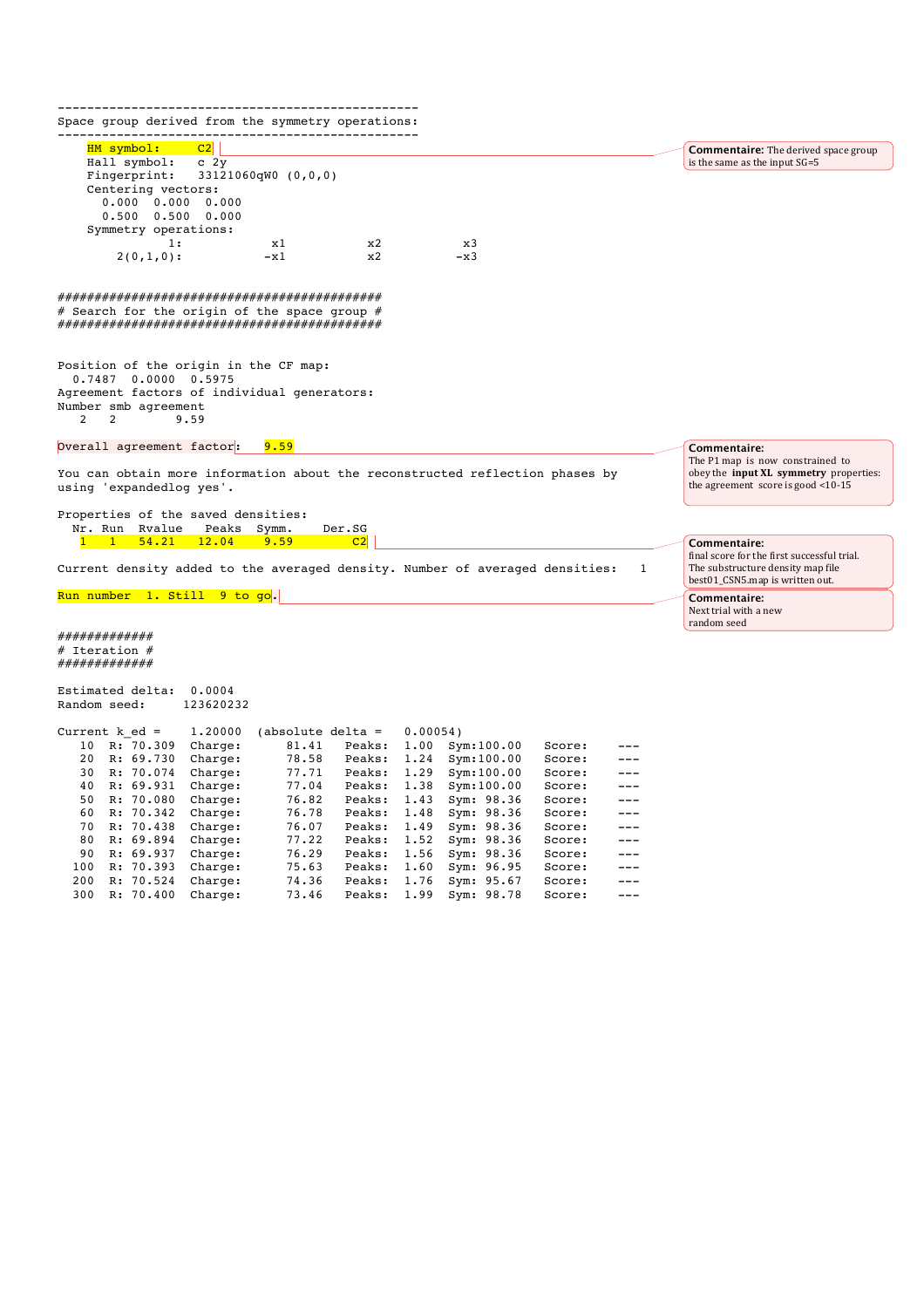|        | R: 70.856 Charge:                                                                                                 |                                                                                                                           |                                            | Peaks: 1.92 Sym: 96.30 |                            |                                                                         |                                    |       |                                                             |
|--------|-------------------------------------------------------------------------------------------------------------------|---------------------------------------------------------------------------------------------------------------------------|--------------------------------------------|------------------------|----------------------------|-------------------------------------------------------------------------|------------------------------------|-------|-------------------------------------------------------------|
| 500    | R: 71.136                                                                                                         | Charge:                                                                                                                   | 73.70                                      | Peaks:                 |                            | 2.01 Sym: 95.09                                                         | Score:                             |       |                                                             |
| 600    | R: 71.146                                                                                                         | Charge:                                                                                                                   | 73.01                                      |                        |                            | Peaks: 2.10 Sym: 96.37                                                  | Score:                             |       |                                                             |
|        | 700 R: 71.129                                                                                                     | Charge:                                                                                                                   | 73.30                                      | Peaks:                 |                            | 1.93 Sym: 95.58                                                         | Score:                             | ---   |                                                             |
| 800    | R: 70.742                                                                                                         | Charge:                                                                                                                   | 73.06                                      |                        |                            | Peaks: 2.08 Sym: 96.97                                                  | Score:                             | $---$ |                                                             |
| 900    | R: 71.043                                                                                                         | Charge:                                                                                                                   | 72.57                                      | Peaks:                 |                            | 2.02 Sym: 96.22                                                         | Score:                             | $---$ |                                                             |
| 1000   | R: 71.372                                                                                                         | Charge:                                                                                                                   | 73.15                                      | Peaks:                 |                            | 2.24 Sym: 97.10                                                         | Score:                             | $---$ |                                                             |
| 2000   | R: 70.803                                                                                                         | Charge:                                                                                                                   | 72.37                                      |                        |                            | Peaks: 2.14 Sym: 96.21                                                  | Score:                             | $---$ |                                                             |
|        |                                                                                                                   |                                                                                                                           |                                            |                        |                            | Calculation is finished. No convergence was detected after 2000 cycles. |                                    |       | Commentaire:                                                |
|        | Last iteration record:                                                                                            |                                                                                                                           |                                            |                        |                            |                                                                         |                                    |       | No convergence detected                                     |
|        | 2000 R: 70.803 Charge:                                                                                            |                                                                                                                           | 72.37                                      |                        |                            | Peaks: 2.14 Sym: 96.21                                                  | Score:                             |       | Sym-score >85.                                              |
|        |                                                                                                                   | 50 cycles of noise suppression follow:                                                                                    |                                            |                        |                            |                                                                         |                                    |       |                                                             |
|        | 10 R: 54.652 Charge:                                                                                              |                                                                                                                           | 0.00                                       | Peaks: 4.42            |                            |                                                                         |                                    |       |                                                             |
|        | 20 R: 54.803 Charge:                                                                                              |                                                                                                                           | 0.00                                       | Peaks: 5.03            |                            |                                                                         |                                    |       |                                                             |
|        | 30 R: 54.850 Charge:                                                                                              |                                                                                                                           | 0.00                                       | Peaks: 5.35            |                            |                                                                         |                                    |       |                                                             |
|        | 40 R: 54.785 Charge:                                                                                              |                                                                                                                           | 0.00                                       | Peaks: 5.56            |                            |                                                                         |                                    |       |                                                             |
|        | 50 R: 54.785 Charge:                                                                                              |                                                                                                                           | 0.00                                       | Peaks: 5.70            |                            |                                                                         |                                    |       |                                                             |
|        |                                                                                                                   | The density was aligned with the reference file, agreement                                                                |                                            |                        |                            |                                                                         | 75.09%                             |       |                                                             |
| Shift: |                                                                                                                   | 0.35383 0.48942 0.37967                                                                                                   |                                            |                        |                            |                                                                         |                                    |       |                                                             |
|        |                                                                                                                   | ######################################<br># Checking the density for symmetry #<br>###################################### |                                            |                        |                            |                                                                         |                                    |       |                                                             |
|        | Centering vectors:<br>$0.000$ $0.000$ $0.000$<br>$0.500$ $0.500$ $0.000$<br>$m(0,1,0)$ :<br>$-1:$<br>$2(0,1,0)$ : | Symmetry operations compatible with the lattice and centering:<br>x1<br>$-x1$<br>$-x1$                                    | Symmetry operation<br>$-x2$<br>$-x2$<br>x2 | х3<br>$-x3$<br>$-x3$   | 16.532<br>87.940<br>89.073 | agreement factor<br>XXXXX<br><b>XXXXX</b>                               | XXXXXXXXXXXXXXXXXXXXXXXXXXXXXXXXXX |       |                                                             |
|        | $c(0,1,0)$ :                                                                                                      | x1                                                                                                                        | $-x2$                                      | $1/2 + x3$             | 99.155                     | x                                                                       |                                    |       |                                                             |
|        |                                                                                                                   | Space group derived from the symmetry operations:                                                                         |                                            |                        |                            |                                                                         |                                    |       |                                                             |
|        | HM symbol:                                                                                                        | $\mathsf{Cm}$                                                                                                             |                                            |                        |                            |                                                                         |                                    |       | Commentaire:                                                |
|        | Hall symbol:<br>Fingerprint:<br>Centering vectors:<br>$0.000 \t 0.000 \t 0.000$<br>$0.500$ $0.500$ $0.000$        | $C - 2y$                                                                                                                  | $33121063$ }20 (0,0,0)                     |                        |                            |                                                                         |                                    |       | impossible to detect C2<br>symmetry operators in the P1 map |
|        | Symmetry operations:                                                                                              |                                                                                                                           |                                            |                        |                            |                                                                         |                                    |       |                                                             |
|        | 1:<br>$m(0,1,0)$ :                                                                                                |                                                                                                                           | x1<br>x1                                   | x2<br>$-x2$            |                            | x3<br>x3                                                                |                                    |       |                                                             |

############################################  $\#$  Search for the origin of the space group  $\#$ ############################################

Position of the origin in the CF map: 0.0000 0.0000 0.0060 Agreement factors of individual generators: Number smb agreement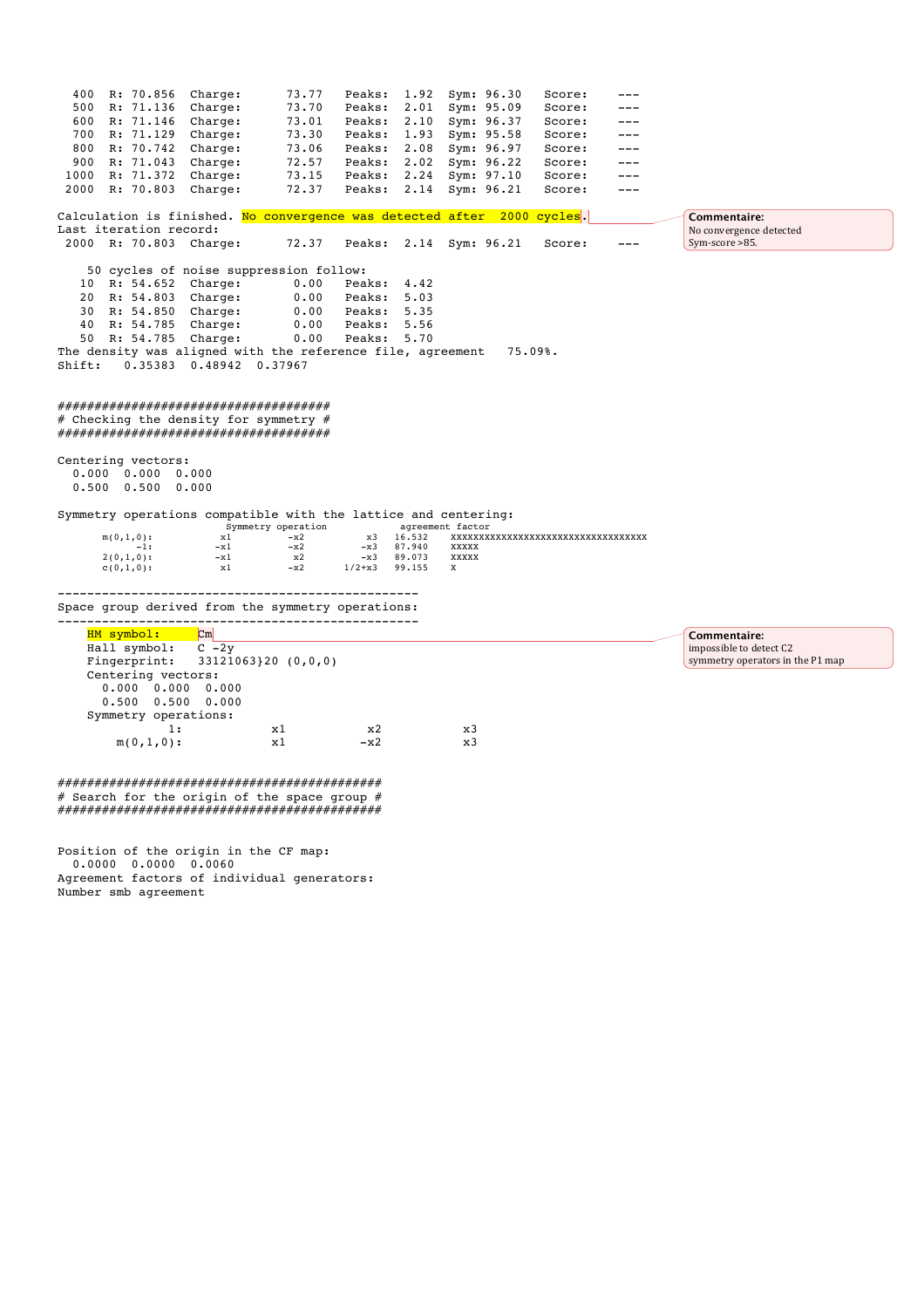| $\overline{c}$                | 2              |                        | 89.00                                                |                                                                              |                          |              |                          |                  |              |                                                                                          |
|-------------------------------|----------------|------------------------|------------------------------------------------------|------------------------------------------------------------------------------|--------------------------|--------------|--------------------------|------------------|--------------|------------------------------------------------------------------------------------------|
|                               |                |                        | Overall agreement factor: 89.07                      |                                                                              |                          |              |                          |                  |              | Commentaire:                                                                             |
|                               |                |                        |                                                      |                                                                              |                          |              |                          |                  |              | poor symmetry agreement factor                                                           |
|                               |                |                        | using 'expandedlog yes'.                             | You can obtain more information about the reconstructed reflection phases by |                          |              |                          |                  |              |                                                                                          |
| Nr. Run<br>$\mathbf{1}$       | $\mathbf{1}$   | Rvalue<br>54.21        | Properties of the saved densities:<br>Peaks<br>12.04 | Symm.<br>9.59                                                                | Der.SG<br>C <sub>2</sub> |              |                          |                  |              |                                                                                          |
| $\overline{2}$                | $\overline{2}$ | 54.79                  | 5.70                                                 | 89.07                                                                        | $\mathbf{C}\mathbf{m}$   |              |                          |                  |              | Commentaire:                                                                             |
|                               |                |                        | Run number 2. Still 8 to go.                         |                                                                              |                          |              |                          |                  |              | Trial 2 unsuccessful.<br>The density map best02_CSN5.map is<br>written out (but useless) |
| ############<br># Iteration # |                |                        |                                                      |                                                                              |                          |              |                          |                  |              | Commentaire:                                                                             |
| ############                  |                |                        |                                                      |                                                                              |                          |              |                          |                  |              | Next trial with a new                                                                    |
|                               |                |                        |                                                      |                                                                              |                          |              |                          |                  |              | random seed                                                                              |
| Random seed:                  |                | Estimated delta:       | 0.0004<br>123704304                                  |                                                                              |                          |              |                          |                  |              |                                                                                          |
| Current k ed =                |                |                        | 1.20000                                              | (absolute delta $=$                                                          |                          | 0.00054)     |                          |                  |              |                                                                                          |
| 10                            |                | R: 70.265              | Charge:                                              | 80.12                                                                        | Peaks:                   | 1.00         | Sym:100.00               | Score:           |              |                                                                                          |
| 20                            |                | R: 70.441              | Charge:                                              | 78.48                                                                        | Peaks:                   | 1.13         | Sym:100.00               | Score:           | ---          |                                                                                          |
| 30                            |                | R: 69.935              | Charge:                                              | 77.09                                                                        | Peaks:                   | 1.29         | Sym:100.00               | Score:           | $---$        |                                                                                          |
| 40                            |                | R: 70.594              | Charge:                                              | 76.46                                                                        | Peaks:                   | 1.34         | Sym:100.00               | Score:           | ---          |                                                                                          |
| 50                            |                | R: 70.378              | Charge:                                              | 76.97                                                                        | Peaks:                   | 1.39         | Sym: 96.53               | Score:           | ---          |                                                                                          |
| 60<br>70                      |                | R: 70.296<br>R: 70.750 | Charge:                                              | 76.77                                                                        | Peaks:                   | 1.38         | Sym: 96.53               | Score:           | $---$<br>--- |                                                                                          |
| 80                            |                | R: 70.861              | Charge:<br>Charge:                                   | 75.76<br>75.25                                                               | Peaks:<br>Peaks:         | 1.44<br>1.48 | Sym: 96.53<br>Sym: 96.53 | Score:<br>Score: | ---          |                                                                                          |
| 90                            |                | R: 70.910              | Charge:                                              | 74.61                                                                        | Peaks:                   | 1.47         | Sym: 96.53               | Score:           | $---$        |                                                                                          |
| 100                           |                | R: 70.334              | Charge:                                              | 75.16                                                                        | Peaks:                   | 1.51         | Sym: 97.80               | Score:           | ---          |                                                                                          |
| 200                           |                | R: 70.465              | Charge:                                              | 74.48                                                                        | Peaks:                   | 1.69         | Sym: 96.13               | Score:           | ---          |                                                                                          |
| 300                           |                | R: 70.684              | Charge:                                              | 73.52                                                                        | Peaks:                   | 1.71         | Sym: 96.14               | Score:           | ---          |                                                                                          |
| 400                           |                | R: 70.685              | Charge:                                              | 73.30                                                                        | Peaks:                   | 1.72         | Sym: 96.45               | Score:           | ---          |                                                                                          |
| 500                           |                | R: 70.614              | Charge:                                              | 73.43                                                                        | Peaks:                   | 1.88         | Sym: 95.36               | Score:           | $---$        |                                                                                          |
| 600                           |                | R: 70.803              | Charge:                                              | 73.13                                                                        | Peaks:                   | 1.83         | Sym: 96.99               | Score:           | ---          |                                                                                          |
| 700                           |                | R: 71.083              | Charge:                                              | 71.60                                                                        | Peaks:                   | 2.02         | Sym: 96.29               | Score:           | $---$        |                                                                                          |
| 800                           |                | R: 71.217              | Charge:                                              | 72.26                                                                        | Peaks:                   | 2.06         | Sym: 95.21               | Score:           | $---$        |                                                                                          |
| 900                           |                | R: 70.503              | Charge:                                              | 71.89                                                                        | Peaks:                   | 2.00         | Sym: 98.29               | Score:           | ---          |                                                                                          |
| 1000                          |                | R: 71.368              | Charge:                                              | 71.63                                                                        | Peaks:                   | 2.04         | Sym: 97.29               | Score:           | ---          |                                                                                          |
| 2000                          |                | R: 71.567              | Charge:                                              | 71.98                                                                        | Peaks:                   | 2.00         | Sym: <b>96.92</b>        | Score:           | $---$        | Commentaire:                                                                             |
|                               |                |                        |                                                      | Calculation is finished. No convergence was detected after 2000 cycles.      |                          |              |                          |                  |              | No convergence detected<br>Sym-score >85.                                                |
|                               |                | Last iteration record: |                                                      |                                                                              |                          |              |                          |                  |              |                                                                                          |
|                               |                |                        | 2000 R: 71.567 Charge:                               | 71.98                                                                        | Peaks:                   |              | 2.00 Sym: 96.92          | Score:           | ---          |                                                                                          |
|                               |                |                        |                                                      | 50 cycles of noise suppression follow:                                       |                          |              |                          |                  |              |                                                                                          |
| 10                            |                | R: 55.240              | Charge:                                              | 0.00                                                                         | Peaks:                   | 4.28         |                          |                  |              |                                                                                          |
| 20                            |                | R: 55.353              | Charge:                                              | 0.00                                                                         | Peaks:                   | 4.77         |                          |                  |              |                                                                                          |
| 30                            |                | R: 55.397              | Charge:                                              | 0.00                                                                         | Peaks:                   | 5.00         |                          |                  |              |                                                                                          |
| 40                            |                | R: 55.465              | Charge:                                              | 0.00                                                                         | Peaks:                   | 5.17         |                          |                  |              |                                                                                          |
| 50                            |                | R: 55.450              | Charge:                                              | 0.00                                                                         | Peaks:                   | 5.32         |                          |                  |              |                                                                                          |
| Shift:                        |                |                        | $0.84707$ 0.75817 0.47921                            | The density was aligned with the reference file, agreement                   |                          |              |                          | 82.05%.          |              |                                                                                          |
|                               |                |                        |                                                      |                                                                              |                          |              |                          |                  |              |                                                                                          |

#####################################

# Checking the density for symmetry #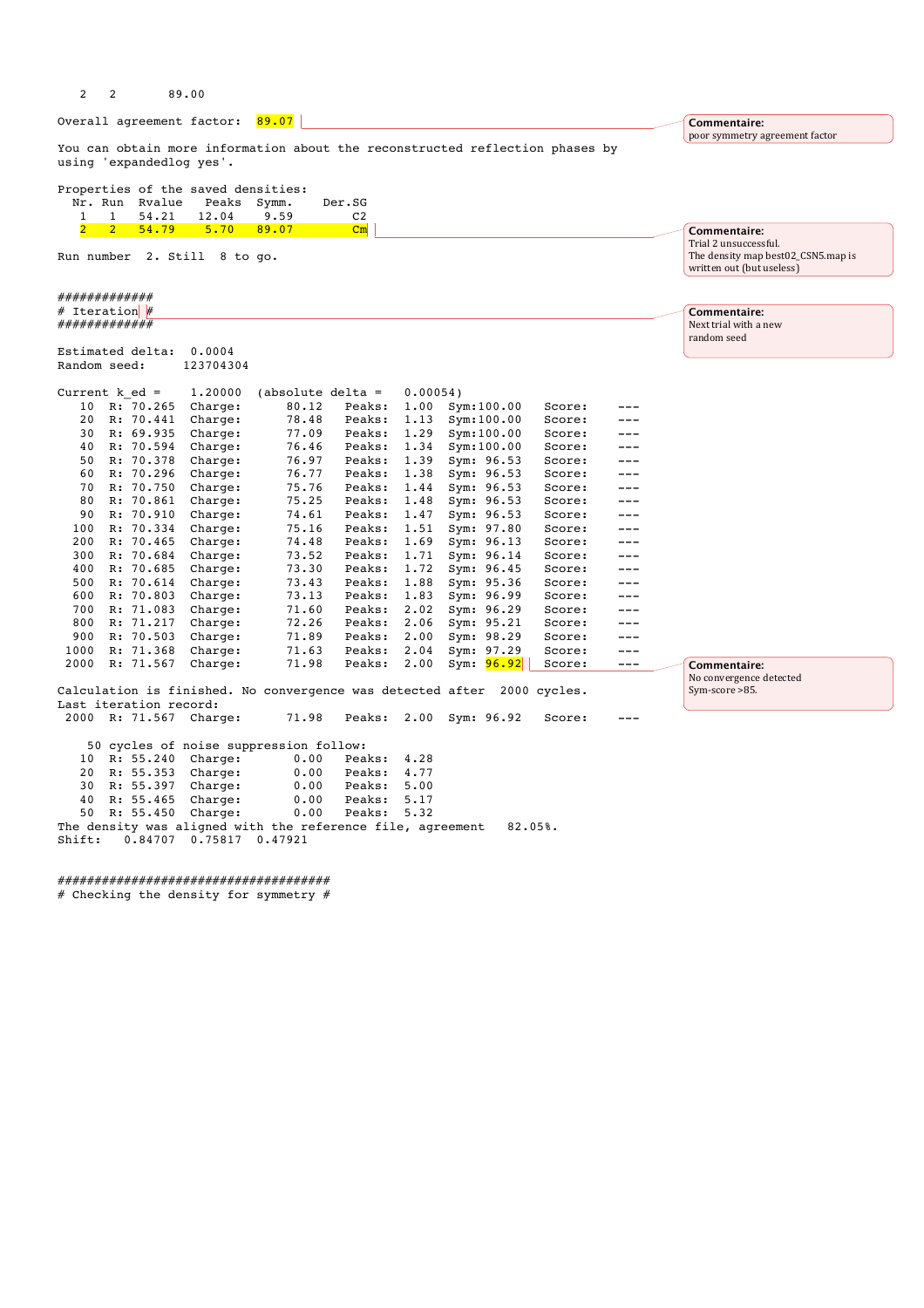# #####################################

| Centering vectors:<br>0.000 0.000 0.000<br>$0.500$ $0.500$ $0.000$                                                                                                                                                                |                                                              |                                                                   |                                                                     |          |                                                                  |                  |     |                                                |  |
|-----------------------------------------------------------------------------------------------------------------------------------------------------------------------------------------------------------------------------------|--------------------------------------------------------------|-------------------------------------------------------------------|---------------------------------------------------------------------|----------|------------------------------------------------------------------|------------------|-----|------------------------------------------------|--|
| Symmetry operations compatible with the lattice and centering:                                                                                                                                                                    |                                                              |                                                                   |                                                                     |          |                                                                  |                  |     |                                                |  |
| $m(0,1,0)$ :<br>$2(0,1,0)$ :<br>$-1:$<br>$c(0,1,0)$ :                                                                                                                                                                             | x1<br>$-x1$<br>$-x1$<br>x1                                   | Symmetry operation<br>$-x2$ $x3$ $16.692$<br>x2<br>$-x2$<br>$-x2$ | $-x3$ 89.882<br>-x3 89.962<br>1/2+x3 97.390                         |          | xxxxxxxxxxxxxxxxxxxxxxxxxxxxxxxx<br>XXXX<br>XXXX<br>$\mathbf{x}$ | agreement factor |     |                                                |  |
| Space group derived from the symmetry operations:                                                                                                                                                                                 |                                                              |                                                                   |                                                                     |          |                                                                  |                  |     |                                                |  |
| HM symbol:<br>Hall symbol:<br>Fingerprint:<br>Centering vectors:<br>0.000 0.000 0.000<br>$0.500$ $0.500$ $0.000$<br>Symmetry operations:<br>1:                                                                                    | $\mathbf{C}\mathbf{m}$<br>$c - 2y$<br>$33121063$ }20 (0,0,0) | x1                                                                | x2                                                                  |          | x3                                                               |                  |     |                                                |  |
| $m(0,1,0)$ :                                                                                                                                                                                                                      |                                                              | x1                                                                | $-x2$                                                               |          | x3                                                               |                  |     |                                                |  |
| # Search for the origin of the space group #<br>Position of the origin in the CF map:<br>$0.0116$ $0.0000$ $0.0062$<br>Agreement factors of individual generators:<br>Number smb agreement<br>$\mathbf{2}^{\prime}$<br>2<br>89.88 |                                                              |                                                                   |                                                                     |          |                                                                  |                  |     |                                                |  |
| Overall agreement factor: 89.88                                                                                                                                                                                                   |                                                              |                                                                   |                                                                     |          |                                                                  |                  |     | Commentaire:<br>poor symmetry agreement factor |  |
| You can obtain more information about the reconstructed reflection phases by<br>using 'expandedlog yes'.                                                                                                                          |                                                              |                                                                   |                                                                     |          |                                                                  |                  |     |                                                |  |
| Properties of the saved densities:<br>Nr. Run Rvalue Peaks Symm.<br>$\mathbf{1}$<br>$\mathbf{1}$<br>$\overline{2}$<br>$\overline{2}$<br>54.79<br>3 <sup>1</sup><br>$3$ $55.45$ $5.32$ $89.88$                                     | 54.21 12.04 9.59<br>5.70                                     | 89.07                                                             | Der.SG<br>C <sub>2</sub><br>$\mathsf{Cm}$<br>$\mathbf{C}\mathbf{m}$ |          |                                                                  |                  |     |                                                |  |
| Run number 3. Still 7 to go.                                                                                                                                                                                                      |                                                              |                                                                   |                                                                     |          |                                                                  |                  |     |                                                |  |
| ############<br># Iteration #<br>############                                                                                                                                                                                     |                                                              |                                                                   |                                                                     |          |                                                                  |                  |     |                                                |  |
| Estimated delta: 0.0004<br>Random seed:                                                                                                                                                                                           | 123747848                                                    |                                                                   |                                                                     |          |                                                                  |                  |     |                                                |  |
| $Current k ed =$<br>10 R: 70.167 Charge:                                                                                                                                                                                          | 1,20000                                                      | (absolute delta =<br>80.73                                        | Peaks:                                                              | 0.00054) | $1.00$ Sym: $100.00$                                             | Score:           | --- |                                                |  |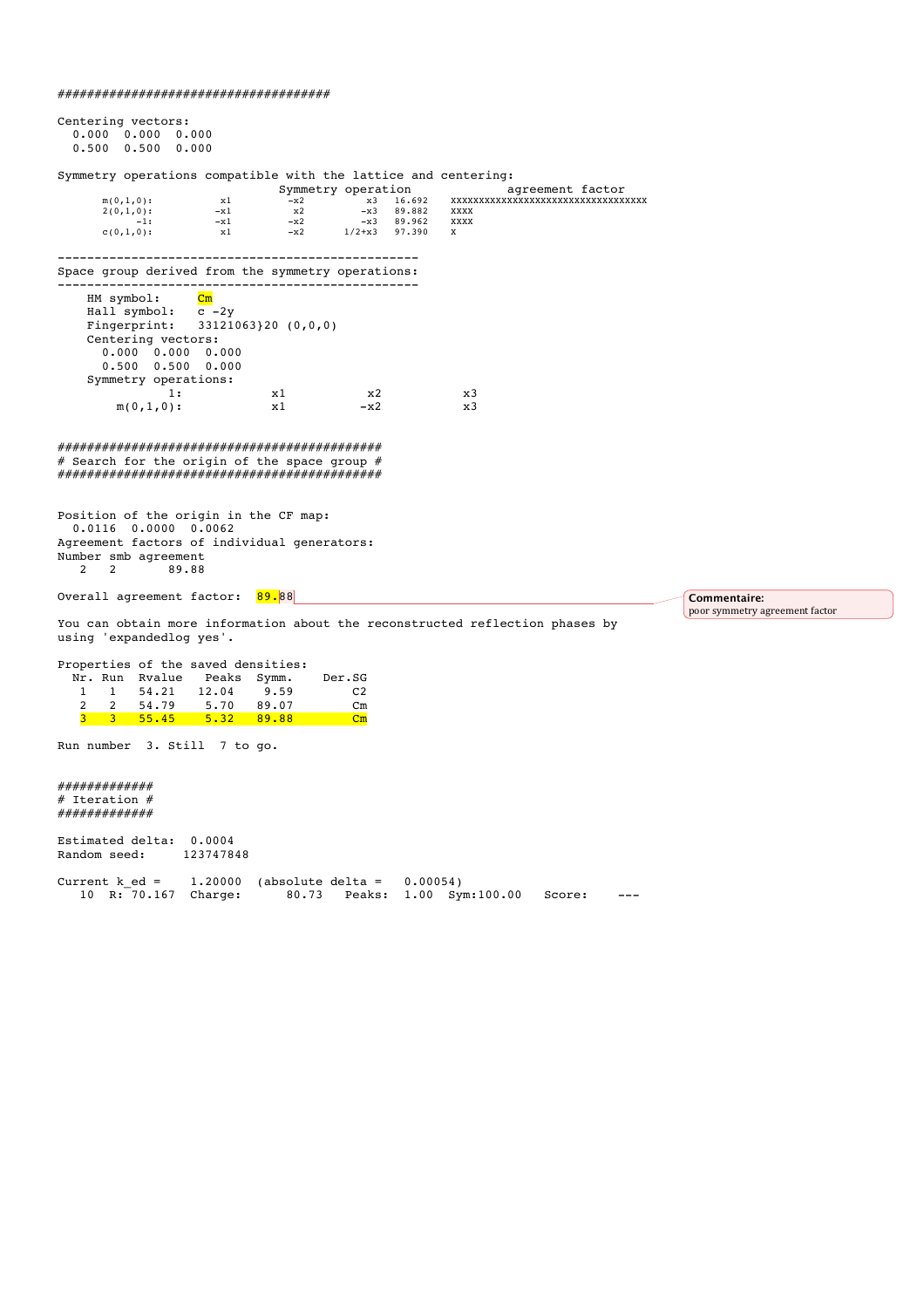| 20     | R: 69.805                 | Charge:                                                        | 79.26                   | Peaks:      | 1.12   | Sym:100.00                                                              | Score:           | ---   |                                    |
|--------|---------------------------|----------------------------------------------------------------|-------------------------|-------------|--------|-------------------------------------------------------------------------|------------------|-------|------------------------------------|
| 30     | R: 70.168                 | Charge:                                                        | 78.41                   | Peaks:      | 1.30   | Sym:100.00                                                              | Score:           | $---$ |                                    |
| 40     | R: 69.990                 | Charge:                                                        | 76.67                   | Peaks:      | 1.38   | Sym:100.00                                                              | Score:           | $---$ |                                    |
| 50     | R: 70.142                 | Charge:                                                        | 77.19                   | Peaks:      | 1.40   | Sym: 97.25                                                              | Score:           | $---$ |                                    |
| 60     | R: 70.394                 | Charge:                                                        | 75.93                   | Peaks:      | 1.46   | Sym: 97.25                                                              | Score:           | $---$ |                                    |
| 70     | R: 69.972                 | Charge:                                                        | 75.25                   | Peaks:      | 1.51   | Sym: 97.25                                                              | Score:           | $---$ |                                    |
| 80     | R: 70.371                 | Charge:                                                        | 76.71                   | Peaks:      | 1.51   | Sym: 97.25                                                              | Score:           | $---$ |                                    |
| 90     | R: 70.567                 | Charge:                                                        | 76.60                   | Peaks:      | 1.47   | Sym: 97.25                                                              | Score:           | $---$ |                                    |
| 100    | R: 70.251                 | Charge:                                                        | 75.62                   | Peaks:      | 1.58   | Sym: 99.51                                                              | Score:           | $---$ |                                    |
| 200    | R: 70.936                 | Charge:                                                        | 74.41                   | Peaks:      | 1.81   | Sym: 95.75                                                              | Score:           | $---$ |                                    |
| 300    | R: 70.753                 | Charge:                                                        | 74.51                   | Peaks:      | 1.81   | Sym: 95.38                                                              | Score:           | $---$ |                                    |
|        | 400 R: 71.382             | Charge:                                                        | 73.54                   | Peaks:      | 2.06   | Sym: 95.49                                                              | Score:           | $---$ |                                    |
|        | 500 R: 70.788             | Charge:                                                        | 72.64                   | Peaks:      | 2.08   | Sym: 95.99                                                              | Score:           | ---   |                                    |
| 600    | R: 71.086                 | Charge:                                                        | 72.16                   | Peaks:      | 2.36   | Sym: 95.04                                                              | Score:           | $---$ |                                    |
|        | 700 R: 71.254             | Charge:                                                        | 72.50                   | Peaks:      | 2.16   | Sym: 95.20                                                              | Score:           | ---   |                                    |
| 800    | R: 70.440                 | Charge:                                                        | 72.46                   | Peaks:      | 2.19   | Sym: 94.18                                                              | Score:           | $---$ |                                    |
| 900    | R: 70.580                 | Charge:                                                        | 72.32                   | Peaks:      | 2.11   | Sym: 92.76                                                              | Score:           | $---$ |                                    |
| 1000   | R: 70.271                 | Charge:                                                        | 72.07                   | Peaks:      | 2.16   | Sym: 92.35                                                              | Score:           | $---$ |                                    |
| 2000   | R: 71.210                 | Charge:                                                        | 72.16                   | Peaks:      | 2.30   | Sym: <mark>91.9</mark> 2                                                | Score:           | ---   |                                    |
|        |                           |                                                                |                         |             |        |                                                                         |                  |       |                                    |
|        |                           |                                                                |                         |             |        | Calculation is finished. No convergence was detected after 2000 cycles. |                  |       |                                    |
|        | Last iteration record:    |                                                                |                         |             |        |                                                                         |                  |       |                                    |
|        | 2000 R: 71.210 Charge:    |                                                                | 72.16                   | Peaks: 2.30 |        | Sym: 91.92                                                              | Score:           | $---$ |                                    |
|        |                           |                                                                |                         |             |        |                                                                         |                  |       |                                    |
|        |                           | 50 cycles of noise suppression follow:                         |                         |             |        |                                                                         |                  |       |                                    |
| 10     | R: 54.816 Charge:         |                                                                | 0.00                    | Peaks:      | 5.45   |                                                                         |                  |       |                                    |
|        | 20 R: 54.713 Charge:      |                                                                | 0.00                    | Peaks:      | 6.35   |                                                                         |                  |       |                                    |
| 30     | R: 54.767                 | Charge:                                                        | 0.00                    | Peaks:      | 6.87   |                                                                         |                  |       |                                    |
| 40     | R: 54.900 Charge:         |                                                                | 0.00                    | Peaks:      | 7.22   |                                                                         |                  |       |                                    |
| 50     |                           | R: 55.047 Charge:                                              | 0.00                    | Peaks:      | 7.50   |                                                                         |                  |       |                                    |
|        |                           | The density was aligned with the reference file, agreement     |                         |             |        |                                                                         | $55.72$ $%$      |       |                                    |
| Shift: |                           | $0.23643$ 0.29962 0.42917                                      |                         |             |        |                                                                         |                  |       |                                    |
|        |                           |                                                                |                         |             |        |                                                                         |                  |       |                                    |
|        |                           |                                                                |                         |             |        |                                                                         |                  |       |                                    |
|        |                           | ######################################                         |                         |             |        |                                                                         |                  |       |                                    |
|        |                           | # Checking the density for symmetry #                          |                         |             |        |                                                                         |                  |       |                                    |
|        |                           | #####################################                          |                         |             |        |                                                                         |                  |       |                                    |
|        |                           |                                                                |                         |             |        |                                                                         |                  |       |                                    |
|        | Centering vectors:        |                                                                |                         |             |        |                                                                         |                  |       |                                    |
|        | $0.000 \t 0.000 \t 0.000$ |                                                                |                         |             |        |                                                                         |                  |       |                                    |
|        | $0.500$ $0.500$ $0.000$   |                                                                |                         |             |        |                                                                         |                  |       |                                    |
|        |                           |                                                                |                         |             |        |                                                                         |                  |       |                                    |
|        |                           | Symmetry operations compatible with the lattice and centering: |                         |             |        |                                                                         |                  |       |                                    |
|        |                           |                                                                | Symmetry operation      |             |        |                                                                         | agreement factor |       |                                    |
|        | $m(0,1,0)$ :              | x1                                                             | $-x2$                   | x3          | 12.778 | xxxxxxxxxxxxxxxxxxxxxxxxxxxxxxxx                                        |                  |       |                                    |
|        | $2(0,1,0)$ :              | $-x1$                                                          | x2                      | $-x3$       | 76.714 | XXXXXXXXXX                                                              |                  |       |                                    |
|        | $-1:$                     | $-x1$                                                          | $-x2$                   | $-x3$       | 78.436 | XXXXXXXXX                                                               |                  |       |                                    |
|        | $C(0,1,0)$ :              | x1                                                             | $-x2$                   | $1/2 + x3$  | 99.492 | X                                                                       |                  |       |                                    |
|        |                           |                                                                |                         |             |        |                                                                         |                  |       |                                    |
|        |                           | Space group derived from the symmetry operations:              |                         |             |        |                                                                         |                  |       |                                    |
|        |                           |                                                                | ----------------------- |             |        |                                                                         |                  |       |                                    |
|        | HM symbol:                | $\mathbf{C}\mathbf{m}$                                         |                         |             |        |                                                                         |                  |       |                                    |
|        | Hall symbol:              | $c - 2y$                                                       |                         |             |        |                                                                         |                  |       | <b>Commentaire:</b> wrong symmetry |
|        | Fingerprint:              |                                                                | $33121063$ }20 (0,0,0)  |             |        |                                                                         |                  |       |                                    |
|        | Centering vectors:        |                                                                |                         |             |        |                                                                         |                  |       |                                    |
|        | $0.000 \t 0.000 \t 0.000$ |                                                                |                         |             |        |                                                                         |                  |       |                                    |
|        | $0.500$ $0.500$ $0.000$   |                                                                |                         |             |        |                                                                         |                  |       |                                    |
|        |                           |                                                                |                         |             |        |                                                                         |                  |       |                                    |
|        | Symmetry operations:      |                                                                |                         | x2          |        | x3                                                                      |                  |       |                                    |
|        |                           | 1:                                                             | x1                      |             |        |                                                                         |                  |       |                                    |

 $m(0,1,0):$   $x1 -x2$   $x3$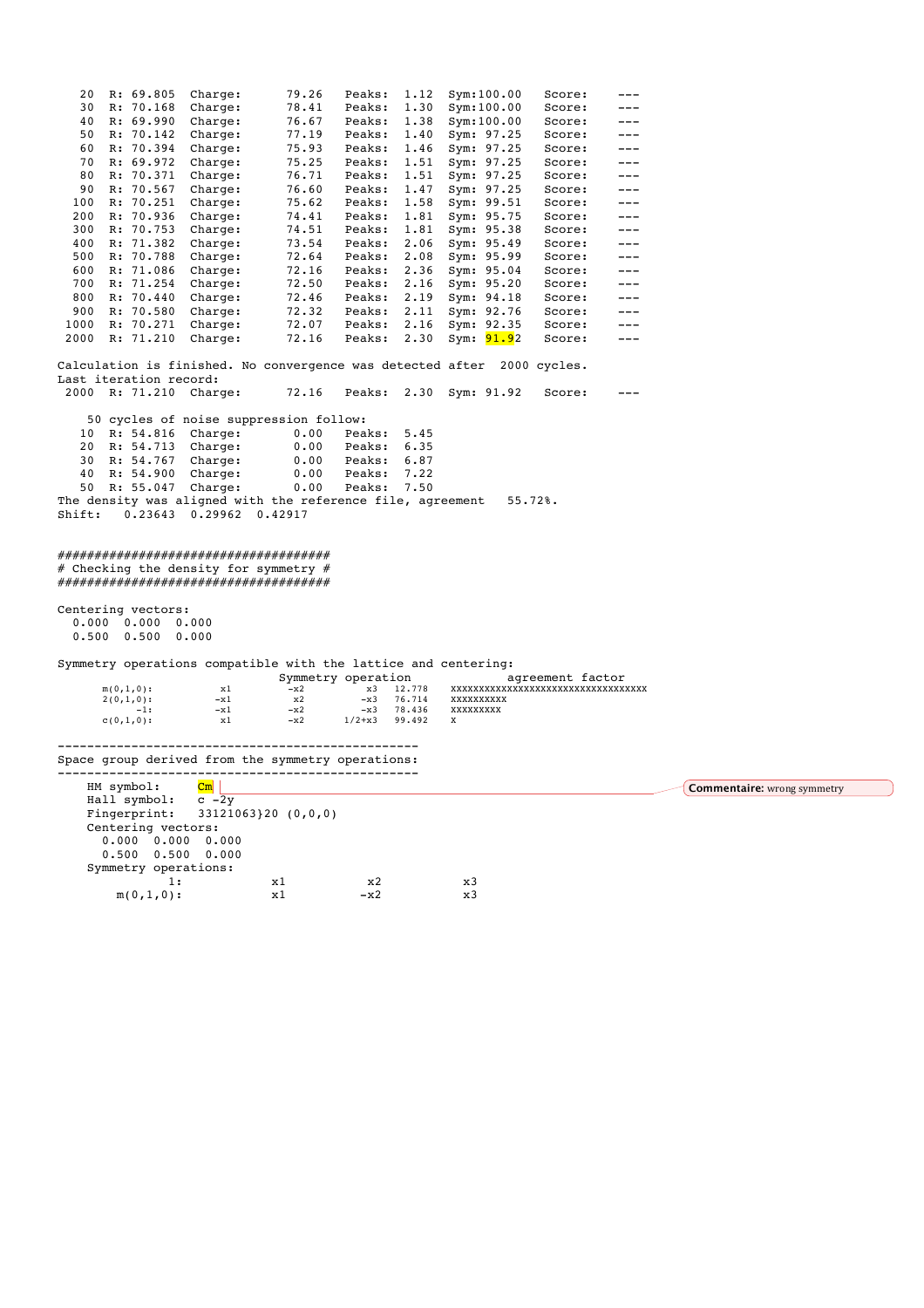#### ############################################ # Search for the origin of the space group # ############################################

Position of the origin in the CF map: 0.0000 0.0000 0.0012 Agreement factors of individual generators: Number smb agreement<br>2 2 76.71 2 2 76.71

Overall agreement factor: 76.72

You can obtain more information about the reconstructed reflection phases by using 'expandedlog yes'.

Commentaire: poor symmetry agreement

factor

| Properties of the saved densities: |                |       |                            |       |                |
|------------------------------------|----------------|-------|----------------------------|-------|----------------|
|                                    |                |       | Nr. Run Rvalue Peaks Symm. |       | Der.SG         |
|                                    | <sup>1</sup>   | 54.21 | 12.04                      | 9.59  | C <sub>2</sub> |
| $\mathcal{P}$                      | $\overline{2}$ | 54.79 | 5.70                       | 89.07 | $cm$           |
| 3                                  | 3              | 55.45 | 5.32                       | 89.88 | $cm$           |
|                                    | $\mathbf{A}$   | 55.05 | $7.50$ $76.72$             |       | $cm$           |

Run number 4. Still 6 to go.

############# # Iteration # #############

Estimated delta: 0.0004<br>Random seed: 123833112 External and<br>Random seed:

| Current $k$ ed = |                        |           | 1.20000 | (absolute delta $=$                                        |        | $0.00054$ ) |               |              |       |  |
|------------------|------------------------|-----------|---------|------------------------------------------------------------|--------|-------------|---------------|--------------|-------|--|
| 10               |                        | R: 70.205 | Charge: | 80.22                                                      | Peaks: | 1.00        | Sym:100.00    | Score:       | $---$ |  |
| 20               |                        | R: 70.199 | Charge: | 79.03                                                      | Peaks: | 1.14        | Sym:100.00    | Score:       | $---$ |  |
| 30               |                        | R: 69.966 | Charge: | 78.13                                                      | Peaks: | 1.15        | Sym:100.00    | Score:       | $---$ |  |
| 40               |                        | R: 70.183 | Charge: | 77.70                                                      | Peaks: | 1.25        | Sym:100.00    | Score:       | $---$ |  |
| 50               |                        | R: 70.691 | Charge: | 76.73                                                      | Peaks: | 1.30        | Sym: 97.40    | Score:       | $---$ |  |
| 60               |                        | R: 70.240 | Charge: | 76.86                                                      | Peaks: | 1.37        | Sym: 97.40    | Score:       | $---$ |  |
| 70               |                        | R: 69.906 | Charge: | 76.59                                                      | Peaks: | 1.36        | Sym: 97.40    | Score:       | $---$ |  |
| 80               |                        | R: 69.775 | Charge: | 76.09                                                      | Peaks: | 1.47        | Sym: 97.40    | Score:       | $---$ |  |
| 90               |                        | R: 69.649 | Charge: | 75.97                                                      | Peaks: | 1.51        | Sym: 97.40    | Score:       | $---$ |  |
| 100              | R:                     | 70.415    | Charge: | 75.94                                                      | Peaks: | 1.49        | Sym: 96.19    | Score:       | $---$ |  |
| 200              | R:                     | 70.814    | Charge: | 73.38                                                      | Peaks: | 1.95        | Sym: 97.90    | Score:       | $---$ |  |
| 300              | R:                     | 70.814    | Charge: | 71.74                                                      | Peaks: | 2.23        | Sym: 94.45    | Score:       | $---$ |  |
| 400              |                        | R: 70.842 | Charge: | 72.20                                                      | Peaks: | 2.23        | Sym: 96.84    | Score:       | $---$ |  |
| 500              |                        | R: 70.794 | Charge: | 72.48                                                      | Peaks: | 2.27        | Sym: 93.96    | Score:       | $---$ |  |
| 600              |                        | R: 70.449 | Charge: | 71.98                                                      | Peaks: | 2.41        | Sym: 91.57    | Score:       | $---$ |  |
| 700              | R:                     | 70.953    | Charge: | 71.31                                                      | Peaks: | 2.28        | Sym: 93.57    | Score:       | $---$ |  |
| 800              |                        | R: 71.431 | Charge: | 72.66                                                      | Peaks: | 2.34        | Sym: 92.71    | Score:       | $---$ |  |
| 900              | R:                     | 70.977    | Charge: | 72.19                                                      | Peaks: | 2.25        | Sym: 93.55    | Score:       | $---$ |  |
| 1000             | R:                     | 71.058    | Charge: | 70.55                                                      | Peaks: | 2.27        | 92.82<br>Sym: | Score:       | $---$ |  |
| 2000             | R:                     | 70.985    | Charge: | 71.31                                                      | Peaks: | 2.43        | 95.48<br>Sym: | Score:       | $---$ |  |
|                  |                        |           |         |                                                            |        |             |               |              |       |  |
|                  |                        |           |         | Calculation is finished. No convergence was detected after |        |             |               | 2000 cycles. |       |  |
|                  | Last iteration record: |           |         |                                                            |        |             |               |              |       |  |

2000 R: 70.985 Charge: 71.31 Peaks: 2.43 Sym: 95.48 Score: ---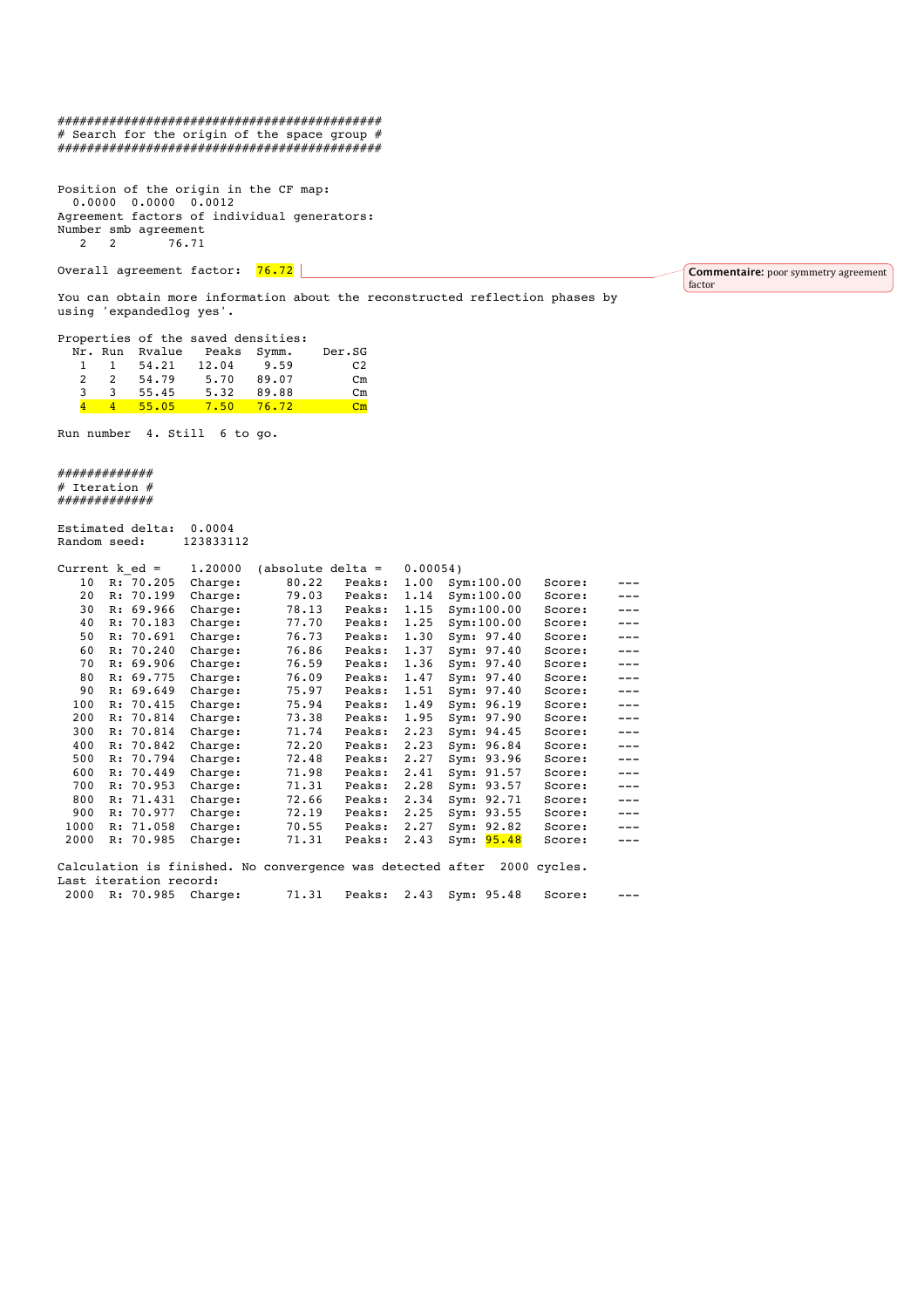50 cycles of noise suppression follow: 10 R: 55.116 Charge: 0.00 Peaks: 6.18<br>
20 R: 55.434 Charge: 0.00 Peaks: 7.56<br>
30 R: 55.851 Charge: 0.00 Peaks: 8.58<br>
40 R: 56.217 Charge: 0.00 Peaks: 9.62 20 R: 55.434 Charge: 0.00<br>30 R: 55.851 Charge: 0.00<br>40 R: 56.217 Charge: 0.00 30 R: 55.851 Charge: 0.00 Peaks: 8.58 40 R: 56.217 Charge: 0.00 Peaks: 9.62 50 R: 56.524 Charge: 0.00 Peaks: 10.61 The density was aligned with the reference file, agreement 61.01%. Shift: 0.45152 0.63070 0.02440 ##################################### # Checking the density for symmetry # ##################################### Centering vectors: 0.000 0.000 0.000 0.500 0.500 0.000 Symmetry operations compatible with the lattice and centering:<br>Symmetry operation agreement factor  $m(0,1,0):$ <br>  $m(0,1,0):$ <br>  $m(1,0):$ <br>  $m(1,0):$ <br>  $m(2,1)$ <br>  $m(3,0)$ <br>  $m(3,0)$ <br>  $m(3,0)$ <br>  $m(3,0)$ <br>  $m(3,0)$ <br>  $m(3,0)$ <br>  $m(3,0)$ <br>  $m(3,0)$ <br>  $m(3,0)$  m(0,1,0): x1 -x2 x3 9.960 XXXXXXXXXXXXXXXXXXXXXXXXXXXXXXXXXXX  $\begin{array}{ccccccc} \tt x1 & & & & & & & & & & \tt x2 & & & & & & & & & & & \tt x3 & & 9.960 & & & & & & & & \tt X2 & & & & & & & & & & & \tt -x1 & & & & & & & & & & & & \tt -x3 & & & & & & & & & & \tt -x1 & & & & & & & & & & & \tt -x3 & & & & & & & & & & & \tt 82.232 & & & & & & & & & & & & \tt XXXXXXX & & & & & & & & & \tt -x3 & & & & & & & & & & & & \tt 02 & & & & & & & & & & & \tt 03 & & & & & & & & & &$  $2(0,1,0):$ <br>  $-1:$ <br>  $2(0,1,0):$ <br>  $-1:$ <br>  $-1:$ <br>  $-1:$ <br>  $-1:$ <br>  $-1:$ <br>  $-1:$ <br>  $-1:$ <br>  $-1:$ <br>  $-1:$ <br>  $-1:$ <br>  $-1:$ <br>  $-1:$ <br>  $-1:$ <br>  $-1:$ <br>  $-1:$ <br>  $-1:$ <br>  $-1:$ <br>  $-1:$ <br>  $-1:$ <br>  $-1:$ <br>  $-1:$ <br>  $-1:$ <br>  $-1:$ <br>  $-1:$ <br>  $-1:$ <br>  $-1:$ <br>  $-1:$ <br>  $c(0,1,0)$ : ------------------------------------------------- Space group derived from the symmetry operations: -------------------<br>l: <mark>Cm</mark>  $HM$  symbol: Hall symbol: c -2y Fingerprint: 33121063}20 (0,0,0) Centering vectors: 0.000 0.000 0.000 0.500 0.500 0.000 Symmetry operations:<br>1: 1: x1 x2 x3  $m(0,1,0):$  x1  $-x2$  x3 ############################################ # Search for the origin of the space group # ############################################ Position of the origin in the CF map: 0.9892 0.0000 0.1719

Agreement factors of individual generators: Number smb agreement<br>2 2 82.23 2 2 82.23

Overall agreement factor: 82.23

You can obtain more information about the reconstructed reflection phases by using 'expandedlog yes'.

|   |         | Properties of the saved densities: |       |          |
|---|---------|------------------------------------|-------|----------|
|   |         | Nr. Run Rvalue Peaks Symm.         |       | Der.SG   |
|   |         | 1 1 54.21 12.04 9.59               |       | C2       |
| 2 | 2 54.79 | 5.70                               | 89.07 | $\rm cm$ |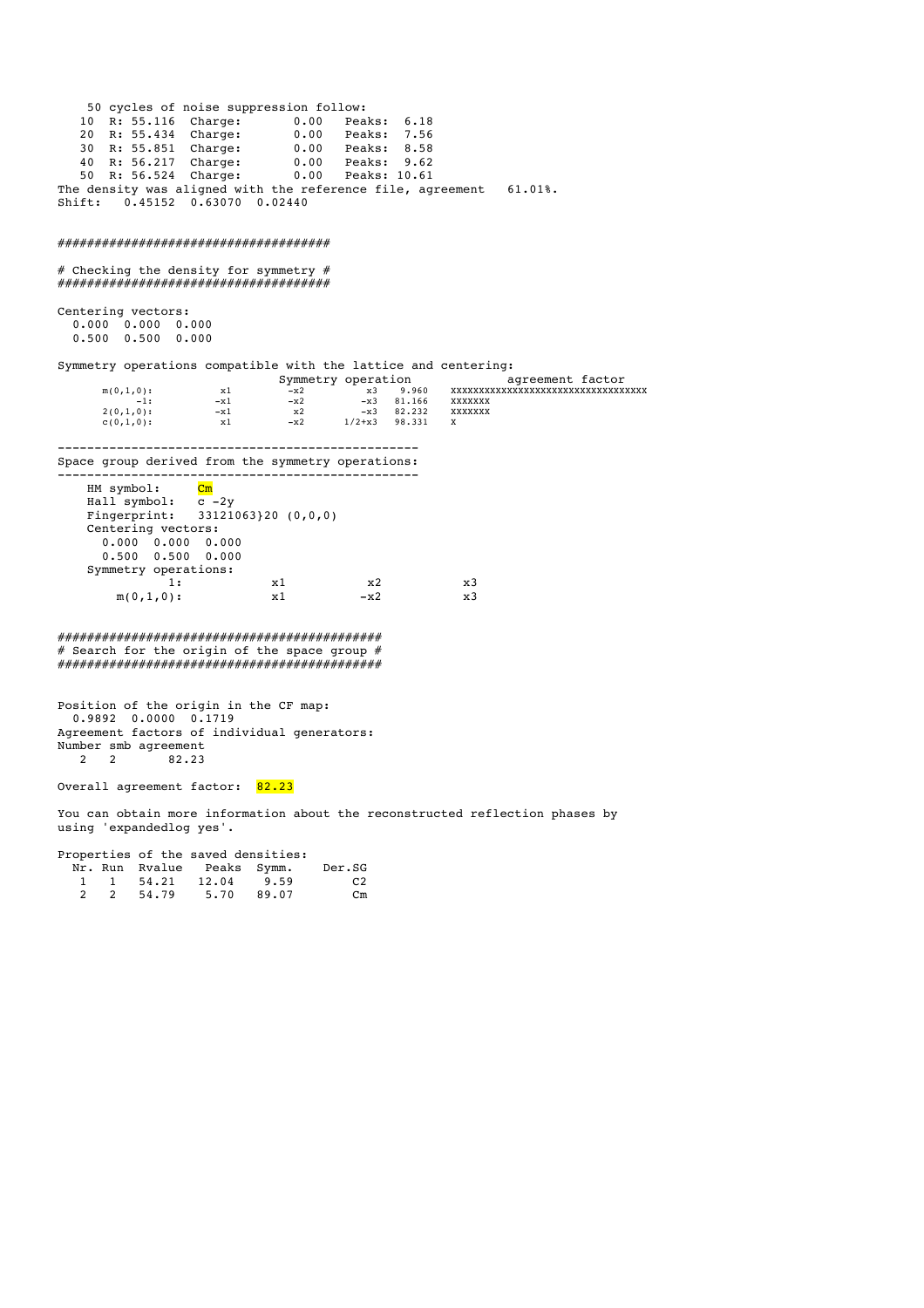|  | 3 3 55.45 5.32 89.88                            |  |    |
|--|-------------------------------------------------|--|----|
|  | 4 4 55.05 7.50 76.72                            |  | Сm |
|  | $5 \quad 5 \quad 56.52 \quad 10.61 \quad 82.23$ |  |    |

Run number 5. Still 5 to go.

#### #############  $#$  Tteration  $#$ #############

|                  | Estimated delta: | 0.0004    |                    |        |          |               |        |     |
|------------------|------------------|-----------|--------------------|--------|----------|---------------|--------|-----|
| Random seed:     |                  | 123918048 |                    |        |          |               |        |     |
| Current $k$ ed = |                  | 1,20000   | absolute delta $=$ |        | 0.00054) |               |        |     |
|                  |                  |           |                    |        |          |               |        |     |
| 10               | R: 70.012        | Charge:   | 80.94              | Peaks: | 1.00     | Sym:100.00    | Score: |     |
| 20               | R: 70.010        | Charge:   | 78.67              | Peaks: | 1.10     | Sym:100.00    | Score: |     |
| 30               | R: 69.966        | Charge:   | 77.14              | Peaks: | 1.20     | Sym:100.00    | Score: |     |
| 40               | R: 70.299        | Charge:   | 76.49              | Peaks: | 1.31     | Sym:100.00    | Score: |     |
| 50               | R: 70.238        | Charge:   | 75.58              | Peaks: | 1.35     | Sym: 96.02    | Score: |     |
| 60               | R: 70.363        | Charge:   | 75.94              | Peaks: | 1.36     | Sym: 96.02    | Score: |     |
| 70               | R: 70.523        | Charge:   | 75.91              | Peaks: | 1.45     | Sym: 96.02    | Score: |     |
| 80               | R: 70.255        | Charge:   | 75.23              | Peaks: | 1.51     | Sym: 96.02    | Score: |     |
| 90               | R: 70.413        | Charge:   | 74.73              | Peaks: | 1.51     | Sym: $96.02$  | Score: | --- |
| 100              | R: 70.500        | Charge:   | 74.67              | Peaks: | 1.58     | Sym: 95.01    | Score: | --- |
| 200              | R: 70.863        | Charge:   | 74.05              | Peaks: | 1.80     | Sym: 94.56    | Score: |     |
| 300              | R: 70.962        | Charge:   | 73.87              | Peaks: | 1.83     | Sym: 91.95    | Score: |     |
| 400              | R: 71.352        | Charge:   | 72.23              | Peaks: | 2.12     | 86.51<br>Sym: | Score: |     |
| 500              | R: 70.992        | Charge:   | 71.06              | Peaks: | 2.57     | 80.14<br>Sym: | Score: |     |
|                  |                  |           |                    |        |          |               |        |     |

Calculation successfully converged after 500 cycles. Last iteration record:<br>500 R: 70.992 Charge: 71.06 Peaks: 2.57 Sym: 80.14 Score: ---50 cycles of noise suppression follow:<br>10 R: 54.101 Charge: 0.00 Peaks: 8.25<br>20 R: 53.999 Charge: 0.00 Peaks: 9.35 10 R: 54.101 Charge: 0.00 Peaks: 8.25 20 R: 53.999 Charge: 0.00 Peaks: 9.35 30 R: 53.956 Charge: 0.00 Peaks: 9.81 40 R: 54.010 Charge: 0.00 Peaks: 10.12 50 R: 54.106 Charge: 0.00 Peaks: 10.36 The density was aligned with the reference file, agreement  $8.60%$ .

Shift: 0.83524 0.74494 0.72779

#### ##################################### # Checking the density for symmetry # #####################################

Centering vectors: 0.000 0.000 0.000 0.500 0.500 0.000

### Symmetry operations compatible with the lattice and centering:

|              |       | Symmetry operation |            |        |          |
|--------------|-------|--------------------|------------|--------|----------|
| $2(0,1,0)$ : | $-x1$ | x2                 | $-x3$      | 9.858  | xxxxxxxx |
| $-1:$        | $-x1$ | $-x2$              | $-x3$      | 79.153 | xxxxxxxx |
| $m(0,1,0)$ : | x1    | $-x2$              | x3         | 81,423 | xxxxxxx  |
| $C(0,1,0)$ : | x1    | $-x2$              | $1/2 + x3$ | 98,141 |          |
|              |       |                    |            |        |          |

agreement factor agreement raceor **Commentaire:** 

good agreement with the first<br>substructure map obtained in trial 1

------------------------------------------------- Space group derived from the symmetry operations: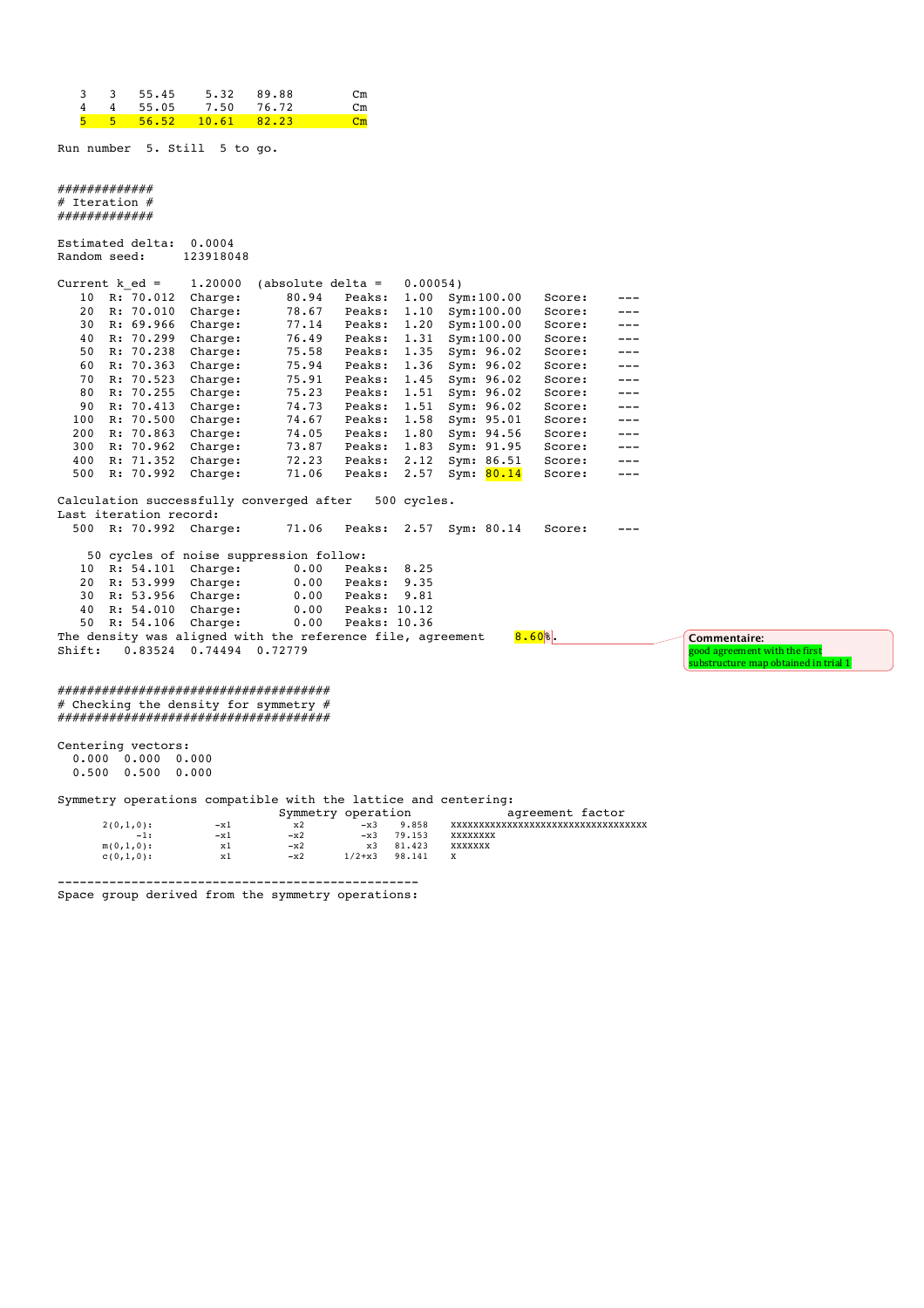**Commentaire:** The derived space group is the same as the input SG=5

Hall symbol:<br>Fingerprint:  $33121060qW0 (0,0,0)$  Centering vectors: 0.000 0.000 0.000 0.500 0.500 0.000 Symmetry operations: 1: x1 x2 x3  $2(0,1,0):$   $-x1$   $x2$   $-x3$ ############################################ # Search for the origin of the space group  $#$ ############################################ Position of the origin in the CF map: 0.0000 0.0000 0.0000 Agreement factors of individual generators: Number smb agreement<br>2 2 3 9.86 9.86 Overall agreement factor: 9.86 You can obtain more information about the reconstructed reflection phases by using 'expandedlog yes'. Properties of the saved densities: Nr. Run Rvalue Peaks Symm. Der.SG<br>1 1 54.21 12.04 9.59 C2  $12.04$  9.59<br>5.70 89.07 2 2 54.79 5.70 89.07 Cm 3 3 55.45 5.32 89.88 Cm<br>4 4 55.05 7.50 76.72 Cm  $7.50$   $76.72$ <br> $10.61$   $82.23$  5 5 56.52 10.61 82.23 Cm 6 6 54.11 10.36 9.86 C2 Current density added to the averaged density. Number of averaged densities: 2 Run number 6. Still 4 to go. ############# # Iteration # ############# Estimated delta: 0.0004<br>Random seed: 123933536 Random seed: Current k\_ed =  $1.20000$  (absolute delta =  $0.00054$ )<br>10 R: 69.925 Charge:  $80.49$  Peaks:  $1.00$  Sy 10 R: 69.925 Charge: 80.49 Peaks: 1.00 Sym:100.00 Score: ---<br>20 R: 70.371 Charge: 78.70 Peaks: 1.16 Sym:100.00 Score: --- 20 R: 70.371 Charge: 78.70 Peaks: 1.16 Sym:100.00 Score: --- 30 R: 70.186 Charge: 77.62 Peaks: 1.24 Sym:100.00 Score: --- 40 R: 70.237 Charge: 76.61 Peaks: 1.32 Sym:100.00 Score: --- 50 R: 69.939 Charge: 77.16 Peaks: 1.40 Sym: 99.24 Score: --- 60 R: 70.324 Charge: 76.88 Peaks: 1.44 Sym: 99.24 Score: --- **Commentaire:** summary for successful trial #6

Charge: 76.87 Peaks: 1.40 Sym: 99.24 Score: ---<br>Charge: 76.58 Peaks: 1.47 Sym: 99.24 Score: ---

Peaks: 1.52 Sym: 97.83

90 R: 70.271 Charge: 76.58 Peaks: 1.47 Sym: 99.24 Score: ---<br>100 R: 69.860 Charge: 75.39 Peaks: 1.52 Sym: 97.83 Score: ---

-------------------------------------------------

HM symbol: <mark>C2</mark><br>Hall symbol: c 2y

70 R: 70.377 Charge: 75.94<br>80 R: 70.164 Charge: 76.87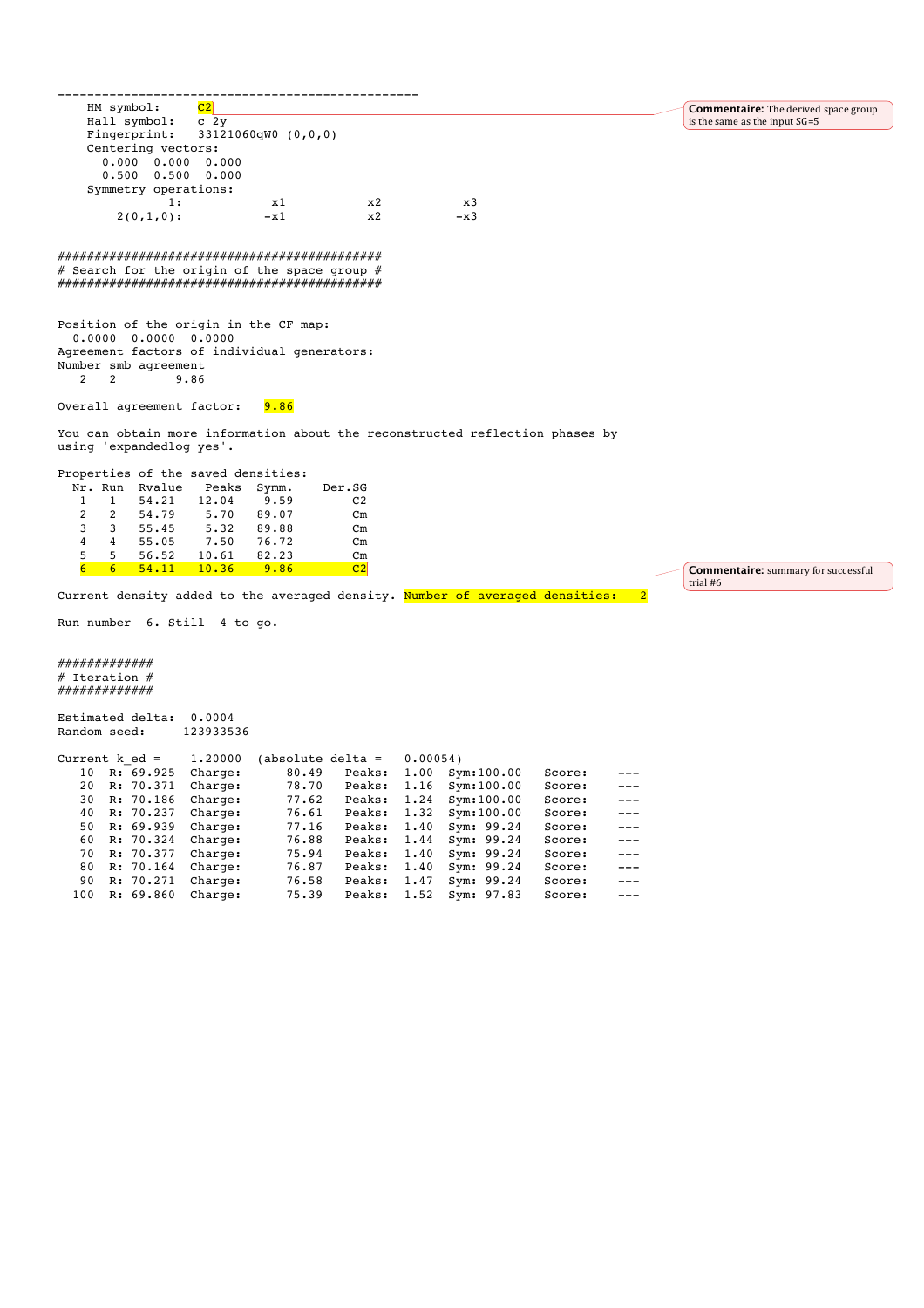|        | 200 R: 70.585 Charge:                 |                         | 74.68                                                                          |                              | Peaks: 1.61 Sym: 97.30 |                        |                                     | Score:                           |       |                                      |
|--------|---------------------------------------|-------------------------|--------------------------------------------------------------------------------|------------------------------|------------------------|------------------------|-------------------------------------|----------------------------------|-------|--------------------------------------|
|        | 300 R: 70.528 Charge:                 |                         | 74.57                                                                          | Peaks:                       | 1.69 Sym: 95.84        |                        |                                     | Score:                           | ---   |                                      |
|        | 400 R: 70.942 Charge:                 |                         | 72.79                                                                          |                              | Peaks: 2.05 Sym: 94.76 |                        |                                     | Score:                           | ---   |                                      |
|        | 500 R: 70.124 Charge:                 |                         |                                                                                | 73.93 Peaks: 2.01 Sym: 92.67 |                        |                        |                                     | Score:                           | $---$ |                                      |
|        | 600 R: 70.353 Charge:                 |                         | 71.24                                                                          |                              |                        |                        | Peaks: 2.57 Sym: <mark>79.61</mark> | Score:                           | $---$ | Commentaire:<br>convergence detected |
|        |                                       |                         | Calculation successfully converged after                                       |                              | 650 cycles.            |                        |                                     |                                  |       |                                      |
|        | Last iteration record:                |                         |                                                                                |                              |                        |                        |                                     |                                  |       |                                      |
|        | 650 R: 70.644 Charge:                 |                         | 70.87                                                                          |                              | Peaks: 2.76 Sym: 79.61 |                        |                                     | Score:                           |       |                                      |
|        |                                       |                         | 50 cycles of noise suppression follow:                                         |                              |                        |                        |                                     |                                  |       |                                      |
|        | 10 R: 53.848 Charge:                  |                         | 0.00                                                                           | Peaks: 8.81                  |                        |                        |                                     |                                  |       |                                      |
|        | 20 R: 53.976 Charge:                  |                         | 0.00                                                                           | Peaks: 10.26                 |                        |                        |                                     |                                  |       |                                      |
|        | 30 R: 54.082 Charge:                  |                         |                                                                                | 0.00 Peaks: 10.87            |                        |                        |                                     |                                  |       |                                      |
|        | 40 R: 54.172 Charge:                  |                         |                                                                                | 0.00 Peaks: 11.21            |                        |                        |                                     |                                  |       |                                      |
|        | 50 R: 54.226 Charge:                  |                         |                                                                                | 0.00 Peaks: 11.37            |                        |                        |                                     |                                  |       |                                      |
|        |                                       |                         | The density was aligned with the reference file, agreement                     |                              |                        |                        |                                     | $7.01$ <sup>8</sup> .            |       | Commentaire:                         |
| Shift: |                                       | 0.10748 0.37428 0.10059 |                                                                                |                              |                        |                        |                                     |                                  |       | good agreement with the first        |
|        |                                       |                         |                                                                                |                              |                        |                        |                                     |                                  |       | substructure map obtained in trial 1 |
|        |                                       |                         |                                                                                |                              |                        |                        |                                     |                                  |       |                                      |
|        |                                       |                         | #####################################                                          |                              |                        |                        |                                     |                                  |       |                                      |
|        |                                       |                         | # Checking the density for symmetry #<br>##################################### |                              |                        |                        |                                     |                                  |       |                                      |
|        |                                       |                         |                                                                                |                              |                        |                        |                                     |                                  |       |                                      |
|        | Centering vectors:                    |                         |                                                                                |                              |                        |                        |                                     |                                  |       |                                      |
|        | $0.000$ $0.000$ $0.000$               |                         |                                                                                |                              |                        |                        |                                     |                                  |       |                                      |
|        | $0.500$ $0.500$ $0.000$               |                         |                                                                                |                              |                        |                        |                                     |                                  |       |                                      |
|        |                                       |                         |                                                                                |                              |                        |                        |                                     |                                  |       |                                      |
|        |                                       |                         | Symmetry operations compatible with the lattice and centering:                 |                              |                        |                        |                                     |                                  |       |                                      |
|        | $2(0,1,0)$ :                          | $-x1$                   | Symmetry operation<br>x2                                                       |                              | $-x3$ 11.592           | agreement factor       |                                     | xxxxxxxxxxxxxxxxxxxxxxxxxxxxxxxx |       |                                      |
|        | $m(0,1,0)$ :                          | x1                      | $-x2$                                                                          |                              | x3 79.250              | XXXXXXX                |                                     |                                  |       |                                      |
|        | $-1:$<br>$c(0,1,0)$ :                 | $-x1$<br>x1             | $-x2$<br>$-x2$                                                                 | $-x3$<br>$1/2 + x3$          | 81.560<br>98.781       | XXXXXX<br>$\mathbf{x}$ |                                     |                                  |       |                                      |
|        |                                       |                         |                                                                                |                              |                        |                        |                                     |                                  |       |                                      |
|        |                                       |                         | Space group derived from the symmetry operations:                              |                              |                        |                        |                                     |                                  |       |                                      |
|        |                                       |                         |                                                                                |                              |                        |                        |                                     |                                  |       |                                      |
|        | HM symbol:                            | C <sub>2</sub>          |                                                                                |                              |                        |                        |                                     |                                  |       |                                      |
|        | Hall symbol: c 2y                     |                         |                                                                                |                              |                        |                        |                                     |                                  |       |                                      |
|        | Fingerprint:                          |                         | 33121060qW0 (0,0,0)                                                            |                              |                        |                        |                                     |                                  |       |                                      |
|        | Centering vectors:                    |                         |                                                                                |                              |                        |                        |                                     |                                  |       |                                      |
|        | $0.000$ $0.000$ $0.000$               |                         |                                                                                |                              |                        |                        |                                     |                                  |       |                                      |
|        | $0.500$ $0.500$ $0.000$               |                         |                                                                                |                              |                        |                        |                                     |                                  |       |                                      |
|        | Symmetry operations:                  |                         |                                                                                |                              |                        |                        |                                     |                                  |       |                                      |
|        | 1:                                    |                         | x1                                                                             | x2                           |                        | x3                     |                                     |                                  |       |                                      |
|        | $2(0,1,0)$ :                          |                         | $-x1$                                                                          | x2                           |                        | $-x3$                  |                                     |                                  |       |                                      |
|        |                                       |                         |                                                                                |                              |                        |                        |                                     |                                  |       |                                      |
|        |                                       |                         |                                                                                |                              |                        |                        |                                     |                                  |       |                                      |
|        |                                       |                         | # Search for the origin of the space group #                                   |                              |                        |                        |                                     |                                  |       |                                      |
|        |                                       |                         |                                                                                |                              |                        |                        |                                     |                                  |       |                                      |
|        |                                       |                         |                                                                                |                              |                        |                        |                                     |                                  |       |                                      |
|        |                                       |                         |                                                                                |                              |                        |                        |                                     |                                  |       |                                      |
|        | Position of the origin in the CF map: |                         |                                                                                |                              |                        |                        |                                     |                                  |       |                                      |
|        | $0.0000$ $0.0000$ $0.0000$            |                         |                                                                                |                              |                        |                        |                                     |                                  |       |                                      |

2 2 11.59

Agreement factors of individual generators:

Overall agreement factor: 11.59

Number smb agreement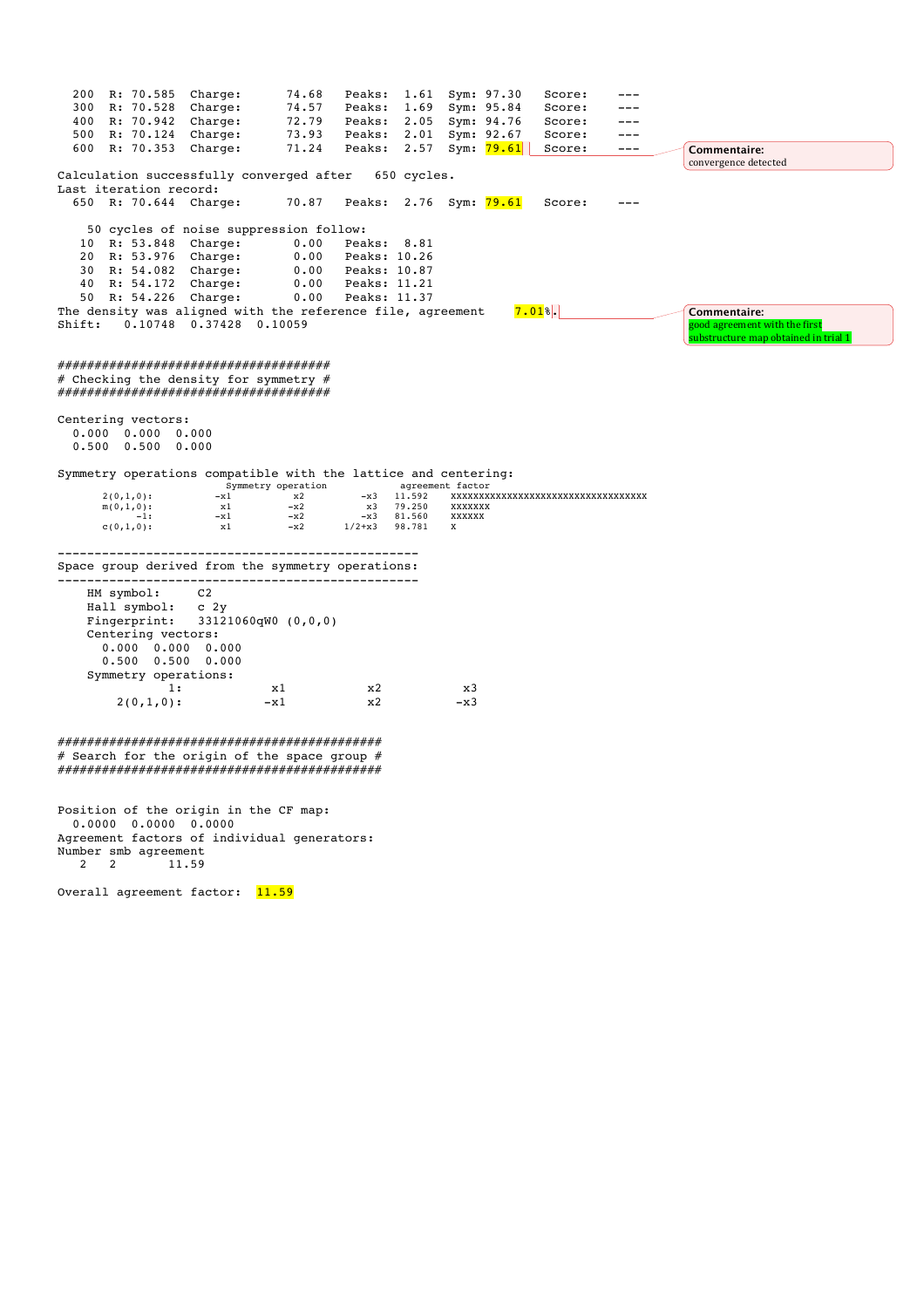You can obtain more information about the reconstructed reflection phases by using 'expandedlog yes'.

|   |               |        | Properties of the saved densities: |       |                |
|---|---------------|--------|------------------------------------|-------|----------------|
|   |               |        |                                    |       |                |
|   | Nr. Run       | Rvalue | Peaks                              | Symm. | Der.SG         |
|   | 1             | 54.21  | 12.04                              | 9.59  | C <sub>2</sub> |
| 2 | $\mathcal{L}$ | 54.79  | 5.70                               | 89.07 | $cm$           |
| 3 | 3             | 55.45  | 5.32                               | 89.88 | $cm$           |
| 4 | 4             | 55.05  | 7.50                               | 76.72 | $cm$           |
| 5 | 5             | 56.52  | 10.61                              | 82.23 | $cm$           |
| 6 | 6             | 54.11  | 10.36                              | 9.86  | C <sub>2</sub> |
|   |               | 54.23  | 11.37                              | 11.59 | C <sub>2</sub> |
|   |               |        |                                    |       |                |

Current density added to the averaged density. Number of averaged densities: 3

Run number 7. Still 3 to go.

############# # Iteration # #############

Estimated delta: 0.0004 Random seed: 123952176

Shift: 0.32298 0.13137 0.49328

| Current $k$ ed = |    |                        | 1,20000                                                    | $(absolute delta =$ |        | $0.00054$ ) |              |              |         |
|------------------|----|------------------------|------------------------------------------------------------|---------------------|--------|-------------|--------------|--------------|---------|
| 10               |    | R: 69.985              | Charge:                                                    | 81.39               | Peaks: | 1.00        | Sym:100.00   | Score:       | ---     |
| 20               |    | R: 69.643              | Charge:                                                    | 79.07               | Peaks: | 1.13        | Sym:100.00   | Score:       | $---$   |
| 30               |    | R: 69.918              | Charge:                                                    | 77.62               | Peaks: | 1.22        | Sym:100.00   | Score:       | $---$   |
| 40               |    | R: 69.887              | Charge:                                                    | 78.03               | Peaks: | 1.28        | Sym:100.00   | Score:       | $---$   |
| 50               |    | R: 69.771              | Charge:                                                    | 76.40               | Peaks: | 1.35        | Sym: 97.46   | Score:       | $---$   |
| 60               |    | R: 70.107              | Charge:                                                    | 75.51               | Peaks: | 1.35        | Sym: 97.46   | Score:       | $- - -$ |
| 70               |    | R: 69.898              | Charge:                                                    | 76.89               | Peaks: | 1.40        | Sym: 97.46   | Score:       | ---     |
| 80               |    | R: 70.022              | Charge:                                                    | 76.79               | Peaks: | 1.43        | Sym: 97.46   | Score:       | $---$   |
| 90               |    | R: 70.491              | Charge:                                                    | 75.97               | Peaks: | 1.50        | Sym: 97.46   | Score:       | $---$   |
| 100              |    | R: 70.477              | Charge:                                                    | 74.83               | Peaks: | 1.45        | Sym: 95.77   | Score:       | $---$   |
| 200              |    | R: 70.539              | Charge:                                                    | 74.98               | Peaks: | 1.67        | Sym: 93.28   | Score:       | $---$   |
| 300              | R: | 70.958                 | Charge:                                                    | 74.09               | Peaks: | 1.74        | Sym: 92.94   | Score:       | $---$   |
| 400              |    | R: 70.707              | Charge:                                                    | 73.01               | Peaks: | 1.91        | Sym: 91.75   | Score:       | $---$   |
| 500              |    | R: 70.718              | Charge:                                                    | 72.78               | Peaks: | 1.96        | Sym: 94.32   | Score:       | ---     |
| 600              |    | R: 70.554              | Charge:                                                    | 73.10               | Peaks: | 2.11        | Sym: 96.00   | Score:       | $---$   |
| 700              |    | R: 70.821              | Charge:                                                    | 71.77               | Peaks: | 2.11        | Sym: 95.92   | Score:       | $---$   |
| 800              |    | R: 70.667              | Charge:                                                    | 71.78               | Peaks: | 2.25        | Sym: $96.65$ | Score:       | $---$   |
| 900              | R: | 70.971                 | Charge:                                                    | 72.39               | Peaks: | 2.10        | Sym: 95.06   | Score:       | $---$   |
| 1000             |    | R: 70.657              | Charge:                                                    | 72.25               | Peaks: | 2.09        | Sym: 96.84   | Score:       | $---$   |
| 2000             |    | R: 71.024              | Charge:                                                    | 71.85               | Peaks: | 2.15        | Sym: 94.68   | Score:       | ---     |
|                  |    |                        | Calculation is finished. No convergence was detected after |                     |        |             |              | 2000 cycles. |         |
|                  |    | Last iteration record: |                                                            |                     |        |             |              |              |         |
| 2000             |    |                        | R: 71.024 Charge:                                          | 71.85               | Peaks: | 2.15        | Sym: 94.68   | Score:       |         |
|                  |    |                        | 50 cycles of noise suppression follow:                     |                     |        |             |              |              |         |
| 10               |    | R: 54.907              | Charge:                                                    | 0.00                | Peaks: | 4.94        |              |              |         |
| 20               |    | R: 55.079              | Charge:                                                    | 0.00                | Peaks: | 5.70        |              |              |         |
| 30               |    | R: 55.175              | Charge:                                                    | 0.00                | Peaks: | 6.09        |              |              |         |
| 40               |    | R: 55.173              | Charge:                                                    | 0.00                | Peaks: | 6.31        |              |              |         |
| 50               |    | R: 55.162              | Charge:                                                    | 0.00                | Peaks: | 6.50        |              |              |         |
|                  |    |                        | The density was aligned with the reference file, agreement |                     |        |             |              | 69.95%.      |         |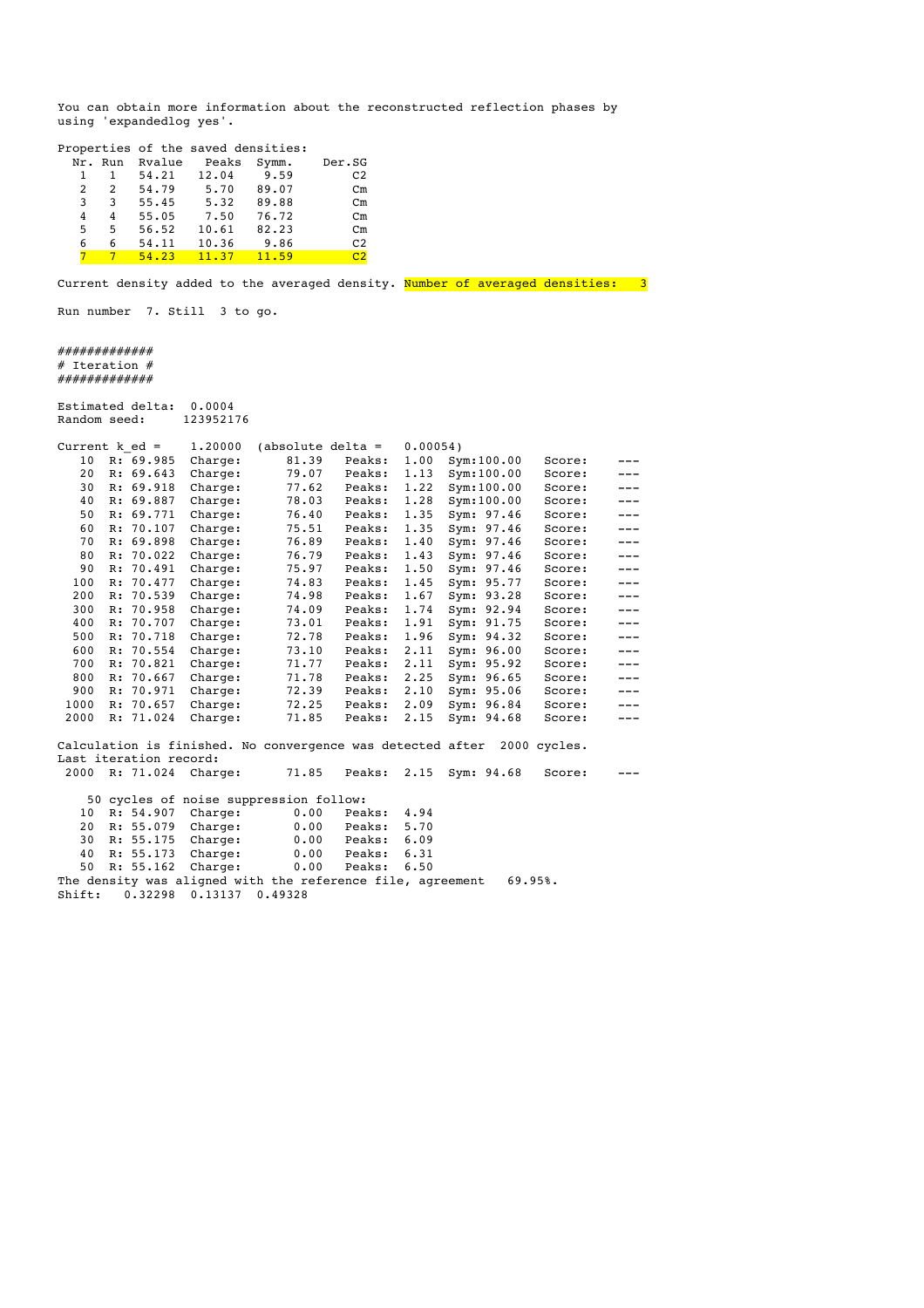##################################### # Checking the density for symmetry # ##################################### Centering vectors: 0.000 0.000 0.000 0.500 0.500 0.000 Symmetry operations compatible with the lattice and centering:<br>symmetry operation agreement factor<br> $m(0,1,0)$ :<br> $x1$  -x2 x3 10.596 XXXXXXXXXXX Symmetry operation agreement factor m(0,1,0): x1 -x2 x3 10.596 XXXXXXXXXXXXXXXXXXXXXXXXXXXXXXXXXXX  $2(0,1,0):$   $-x1$   $x2$   $-x3$  85.196 XXXXXXX  $-1:$   $-x1$   $-x2$   $-x3$  85.533 XXXXXXX  $c(0,1,0):$   $x1 - x2 - 1/2 + x3 - 97.320$ ------------------------------------------------- Space group derived from the symmetry operations: ------------------------------------------------- HM symbol: Cm Hall symbol:<br>Fingerprint: с…<br>c –2y<br>33121063}20 (0,0,0) Centering vectors: 0.000 0.000 0.000 0.500 0.500 0.000 Symmetry operations:<br>1: 1: x1 x2 x3  $m(0,1,0):$   $x1 -x2$   $x3$ ############################################ # Search for the origin of the space group # ############################################ Position of the origin in the CF map: 0.0115 0.0000 0.8270 Agreement factors of individual generators: Number smb agreement<br>2 2 85.20 2 2 85.20 Overall agreement factor: 85.20 You can obtain more information about the reconstructed reflection phases by using 'expandedlog yes'. Properties of the saved densities: Nr. Run Rvalue Peaks Symm. Der.SG<br>1 1 54.21 12.04 9.59 C2  $1 \quad 1 \quad 54.21$  2 2 54.79 5.70 89.07 Cm 3 3 55.45 5.32 89.88 Cm 4 4 55.05 7.50 76.72 Cm 5 5 56.52 10.61 82.23 Cm 6 6 54.11 10.36 9.86 C2 7 7 54.23 11.37 11.59 C2  $55.16$ Run number 8. Still 2 to go.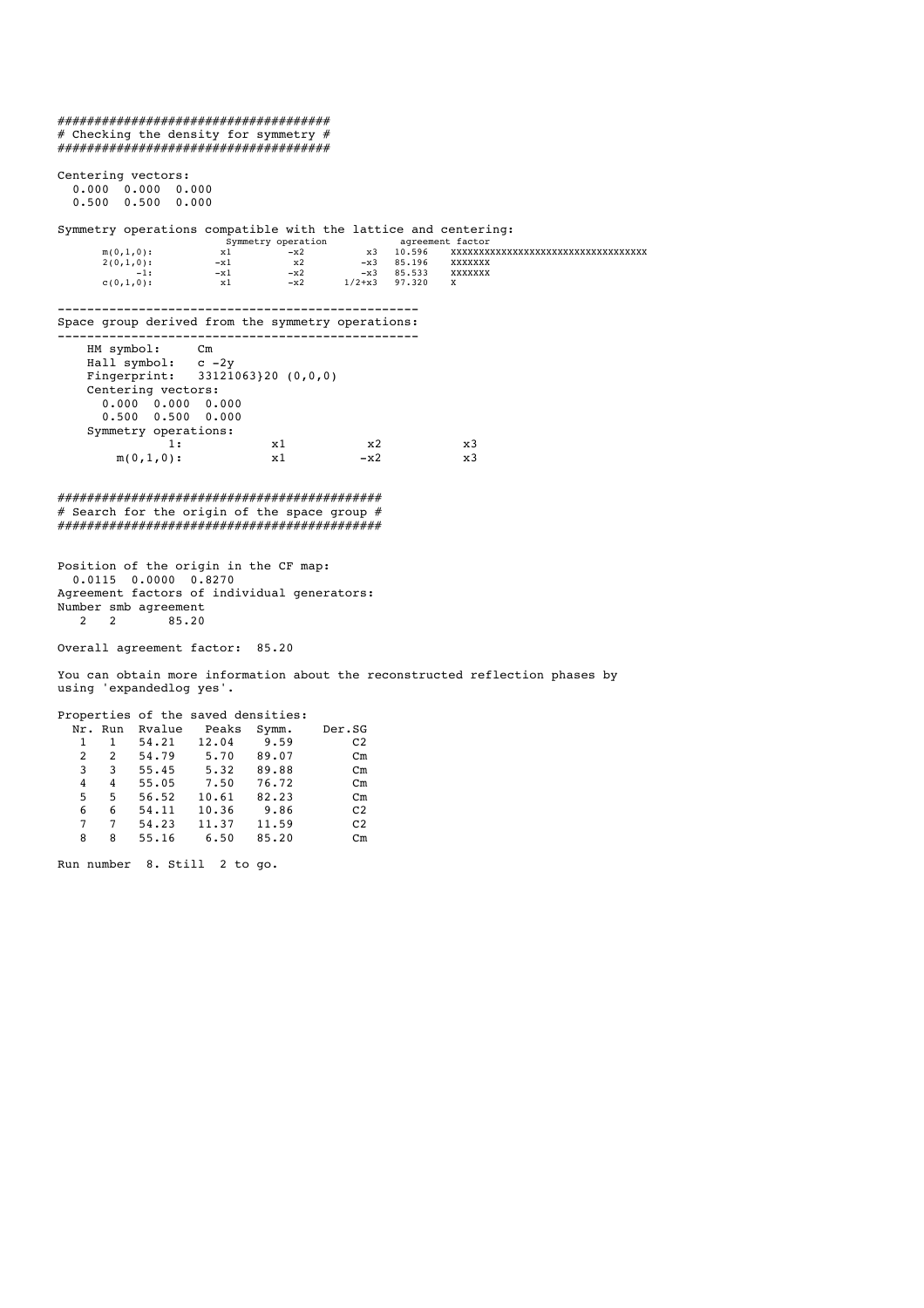############# # Iteration # ############# Estimated delta: 0.0004<br>Random seed: 124036256 Random seed: Current k\_ed = 1.20000 (absolute delta = 0.00054)<br>10 R: 70.016 Charge: 80.22 Peaks: 1.00 Svi 10 R: 70.016 Charge: 80.22 Peaks: 1.00 Sym:100.00 Score: --- 20 R: 70.017 Charge: 79.57 Peaks: 1.10 Sym:100.00 Score: --- 30 R: 69.746 Charge: 78.36 Peaks: 1.17 Sym:100.00 Score: --- 40 R: 69.544 Charge: 76.99 Peaks: 1.29 Sym:100.00 Score: --- 50 R: 69.654 Charge: 75.07 Peaks: 1.41 Sym: 96.21 Score: --- 60 R: 69.771 Charge: 76.15 Peaks: 1.37 Sym: 96.21 Score: --- 70 R: 70.228 Charge: 75.87 Peaks: 1.42 Sym: 96.21 Score: --- 80 R: 70.391 Charge: 75.89 Peaks: 1.44 Sym: 96.21 Score: --- 90 R: 70.084 Charge: 75.69 Peaks: 1.49 Sym: 96.21 Score: --- 100 R: 70.009 Charge: 75.98 Peaks: 1.51 Sym: 97.14 Score: --- 200 R: 70.598 Charge: 74.65 Peaks: 1.67 Sym: 94.07 Score: --- 300 R: 70.702 Charge: 73.72 Peaks: 1.91 Sym: 95.30 Score: --- 400 R: 70.786 Charge: 73.78 Peaks: 2.02 Sym: 95.26 Score: --- 500 R: 70.764 Charge: 73.76 Peaks: 1.92 Sym: 92.46 Score: --- 600 R: 70.388 Charge: 72.90 Peaks: 2.14 Sym: 89.39 Score: --- 700 R: 71.233 Charge: 71.07 Peaks: 2.46 Sym: <mark>81.15</mark> Score: ---Calculation successfully converged after 750 cycles. Last iteration record:<br>750 R: 71.017 Charge: 70.98 Peaks: 2.45 Sym: 81.15 Score: --- 50 cycles of noise suppression follow: 10 R: 53.899 Charge: 0.00 Peaks: 8.06<br>
20 R: 54.067 Charge: 0.00 Peaks: 9.40<br>
30 R: 54.197 Charge: 0.00 Peaks: 9.95 20 R: 54.067 Charge: 0.00 Peaks: 9.40 30 R: 54.197 Charge: 0.00 Peaks: 9.95 40 R: 54.247 Charge: 0.00 Peaks: 10.19 50 R: 54.203 Charge: 0.00 Peaks: 10.32 The density was aligned with the reference file, agreement  $5.26\%$ . Shift: 0.67508 0.43218 0.72471 ##################################### # Checking the density for symmetry # ##################################### Centering vectors: 0.000 0.000 0.000 0.500 0.500 0.000 Symmetry operations compatible with the lattice and centering: Symmetry operation agreement factor 2(0,1,0): -x1 x2 -x3 9.535 XXXXXXXXXXXXXXXXXXXXXXXXXXXXXXXXXXX -1: -x1 -x2 -x3 78.193 XXXXXXXXXXX m(0,1,0):<br>  $x$ 1 -x2 x3<br>
c(0,1,0):<br>  $x$ 1 -x2 x3<br>  $x$ 3<br>  $-x$ 2 1/2+x3  $c(0,1,0):$  x1  $-x2$   $1/2+x3$  99.185 X ------------------------------------------------- Space group derived from the symmetry operations: -------------------------------------------------  $HM$  symbol:  $C2$  Hall symbol: c 2y Fingerprint: 33121060qW0 (0,0,0) Centering vectors: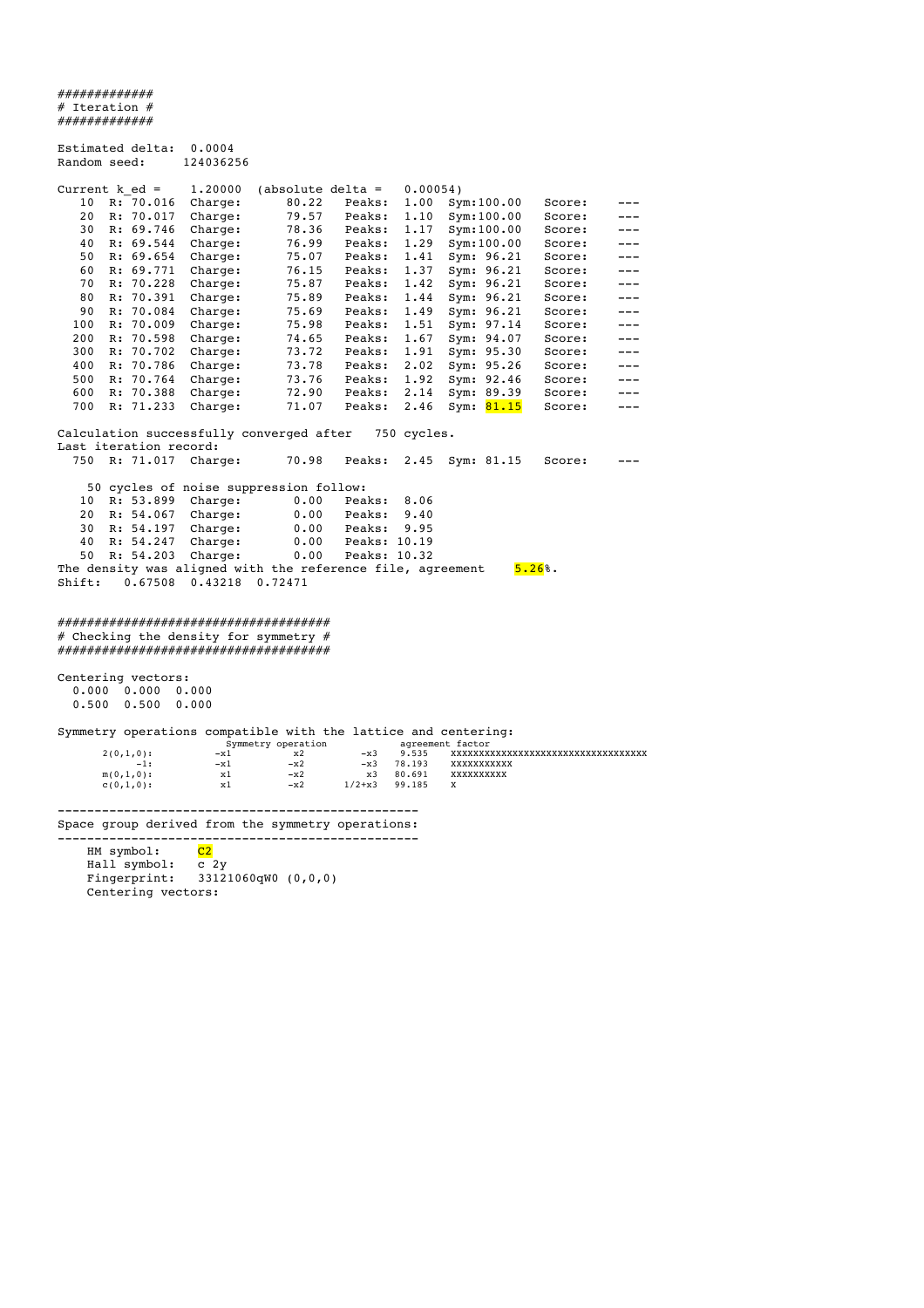| $0.000 \t 0.000 \t 0.000$ |     |       |    |       |
|---------------------------|-----|-------|----|-------|
| $0.500$ $0.500$ $0.000$   |     |       |    |       |
| Symmetry operations:      |     |       |    |       |
|                           | 1 : | x1    | x2 | x3    |
| $2(0,1,0)$ :              |     | $-x1$ | x2 | $-x3$ |

############################################ # Search for the origin of the space group # ############################################

Position of the origin in the CF map: 0.0000 0.0000 0.0000 Agreement factors of individual generators: Number smb agreement<br>2 2 3 9.54 2 2 9.54

Overall agreement factor: 9.54

You can obtain more information about the reconstructed reflection phases by using 'expandedlog yes'.

|         |   |        | Properties of the saved densities: |       |                |
|---------|---|--------|------------------------------------|-------|----------------|
| Nr. Run |   | Rvalue | Peaks                              | Symm. | Der.SG         |
| 1       | 1 | 54.21  | 12.04                              | 9.59  | C <sub>2</sub> |
| 2       | 2 | 54.79  | 5.70                               | 89.07 | $cm$           |
| 3       | 3 | 55.45  | 5.32                               | 89.88 | $cm$           |
| 4       | 4 | 55.05  | 7.50                               | 76.72 | $cm$           |
| 5       | 5 | 56.52  | 10.61                              | 82.23 | $cm$           |
| 6       | 6 | 54.11  | 10.36                              | 9.86  | C2             |
| 7       | 7 | 54.23  | 11.37                              | 11.59 | C <sub>2</sub> |
| 8       | 8 | 55.16  | 6.50                               | 85.20 | $cm$           |
| q       | q | 54.20  | 10.32                              | 9.54  | C2             |

Current density added to the averaged density. Number of averaged densities: 4

Run number 9. Still 1 to go.

#### ############# # Iteration # .<br>##############

| Random seed:     |    | Estimated delta: | 0.0004<br>124055688 |                   |        |         |               |        |       |
|------------------|----|------------------|---------------------|-------------------|--------|---------|---------------|--------|-------|
| Current $k$ ed = |    |                  | 1,20000             | (absolute delta = |        | 0.00054 |               |        |       |
| 10               |    | R: 69.910        | Charge:             | 80.18             | Peaks: | 1.00    | Sym:100.00    | Score: |       |
| 20               |    | R: 69.823        | Charge:             | 78.41             | Peaks: | 1.12    | Svm:100.00    | Score: |       |
| 30               | R: | 70.216           | Charge:             | 78.48             | Peaks: | 1.26    | Svm:100.00    | Score: | $---$ |
| 40               |    | R: 70.088        | Charge:             | 76.65             | Peaks: | 1.29    | Sym:100.00    | Score: | $---$ |
| 50               | R: | 70.031           | Charge:             | 77.47             | Peaks: | 1.30    | Sym: 97.79    | Score: | $---$ |
| 60               |    | R: 70.232        | Charge:             | 76.20             | Peaks: | 1.36    | Sym: 97.79    | Score: | $---$ |
| 70               |    | R: 70.424        | Charge:             | 76.75             | Peaks: | 1.38    | Sym: 97.79    | Score: | $---$ |
| 80               |    | R: 69.778        | Charge:             | 77.23             | Peaks: | 1.37    | Sym: 97.79    | Score: | $---$ |
| 90               |    | R: 70.070        | Charge:             | 75.84             | Peaks: | 1.43    | 97.79<br>Sym: | Score: | $---$ |
| 100              |    | R: 69.958        | Charge:             | 76.27             | Peaks: | 1.40    | Sym: 96.89    | Score: | $---$ |
| 200              | R: | 70.350           | Charge:             | 75.02             | Peaks: | 1.68    | 95.72<br>Svm: | Score: | $---$ |
| 300              | R: | 70.016           | Charge:             | 73.04             | Peaks: | 1.98    | 97.26<br>Sym: | Score: |       |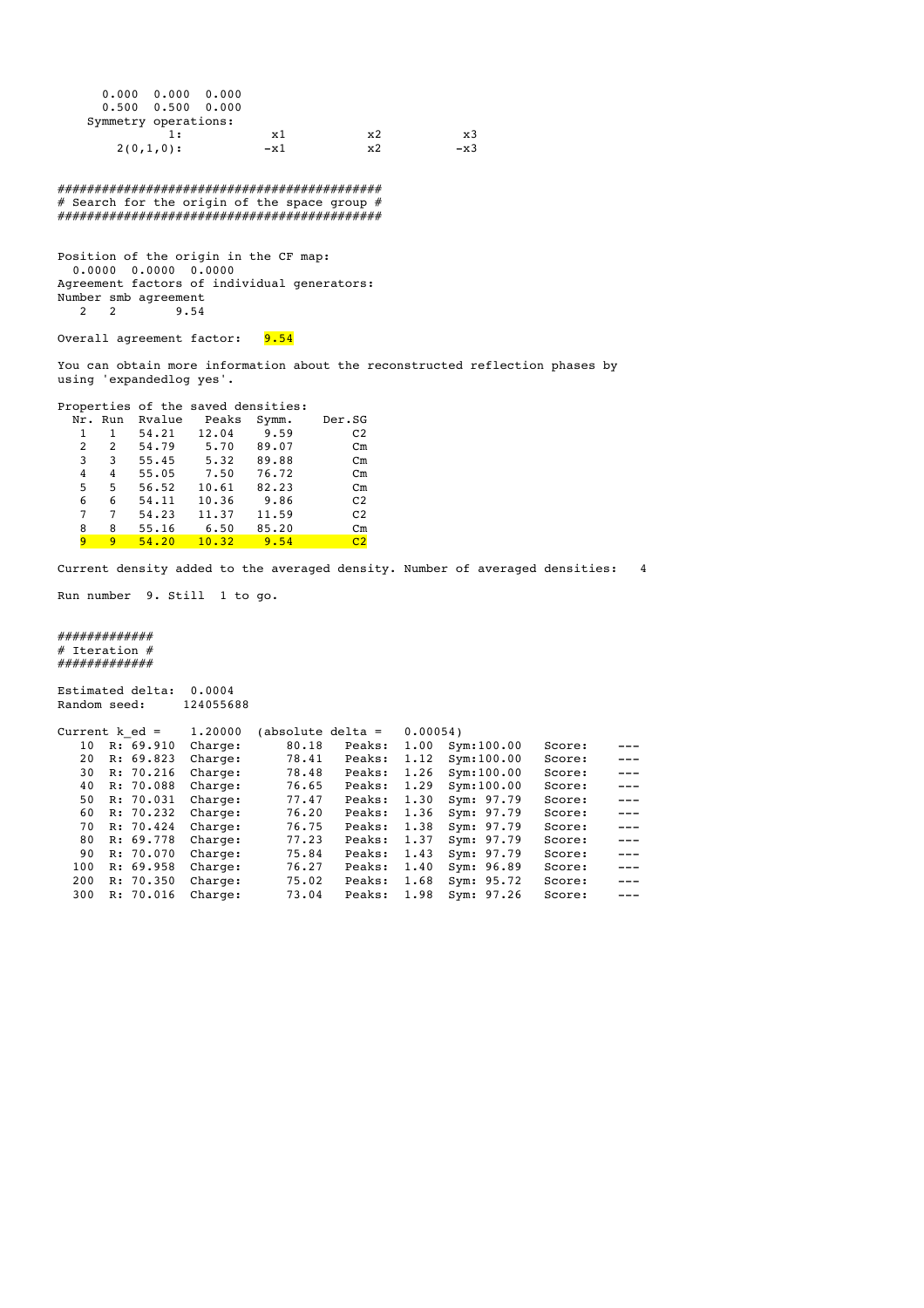400 R: 70.866 Charge: 72.43 Peaks: 2.11 Sym: 95.43 Score: --- 500 R: 71.241 Charge: 71.88 Peaks: 2.08 Sym: 96.04 Score: --- 600 R: 71.086 Charge: 71.40 Peaks: 2.09 Sym: 96.05 Score: --- 700 R: 70.533 Charge: 72.49 Peaks: 2.12 Sym: 96.72 Score: --- 800 R: 70.868 Charge: 72.03 Peaks: 2.10 Sym: 94.71 Score: --- 900 R: 70.930 Charge: 71.71 Peaks: 2.17 Sym: 96.69 Score: --- 1000 R: 70.628 Charge: 71.28 Peaks: 2.14 Sym: 95.32 Score: --- 2000 R: 71.051 Charge: 72.09 Peaks: 2.15 Sym: 95.76 Score: --- Calculation is finished. No convergence was detected after 2000 cycles. Last iteration record:<br>2000 R: 71.051 Charge: 72.09 Peaks: 2.15 Sym: 95.76 Score: --- 50 cycles of noise suppression follow: 10 R: 54.712 Charge: 0.00 Peaks: 4.62 20 R: 54.616 Charge: 0.00 Peaks: 5.24 30 R: 54.681 Charge: 0.00 Peaks: 5.63 40 R: 54.670 Charge: 0.00 Peaks: 5.95 50 R: 54.650 Charge: 0.00 Peaks: 6.22 The density was aligned with the reference file, agreement 72.48%. Shift: 0.20661 0.98306 0.60598 ##################################### # Checking the density for symmetry # ##################################### Centering vectors: 0.000 0.000 0.000 0.500 0.500 0.000 Symmetry operations compatible with the lattice and centering: Symmetry operation<br>
symmetry operation<br>
x1 -x2 x3 12.086  $m(0,1,0):$  x1  $-x2$  x3 12.086 XXXXXXXXXXXXXXXXXXXXXXXXXXXXXXXXXXX  $2(0,1,0):$   $-x1$   $x2$   $-x3$  89.621 XXX -1: -x1 -x2 -x3 89.621 XXX<br>
-1: -x1 -x2 -x3 90.283 XXX<br>
-1: -x1 -x2 -x3 90.283 XXX  $c(0,1,0):$   $x1 - x2 - 1/2+x3 - 96.898$  XX ------------------------------------------------- Space group derived from the symmetry operations: ------------------------------------------------- HM symbol: Cm Hall symbol: c -2y Fingerprint: 33121063}20 (0,0,0) Centering vectors: 0.000 0.000 0.000 0.500 0.500 0.000 Symmetry operations:<br>1: 1: x1 x2 x3  $m(0,1,0):$  x1  $-x2$  x3 ############################################

# Search for the origin of the space group  $#$ ############################################

Position of the origin in the CF map: 0.1366 0.0000 0.9196